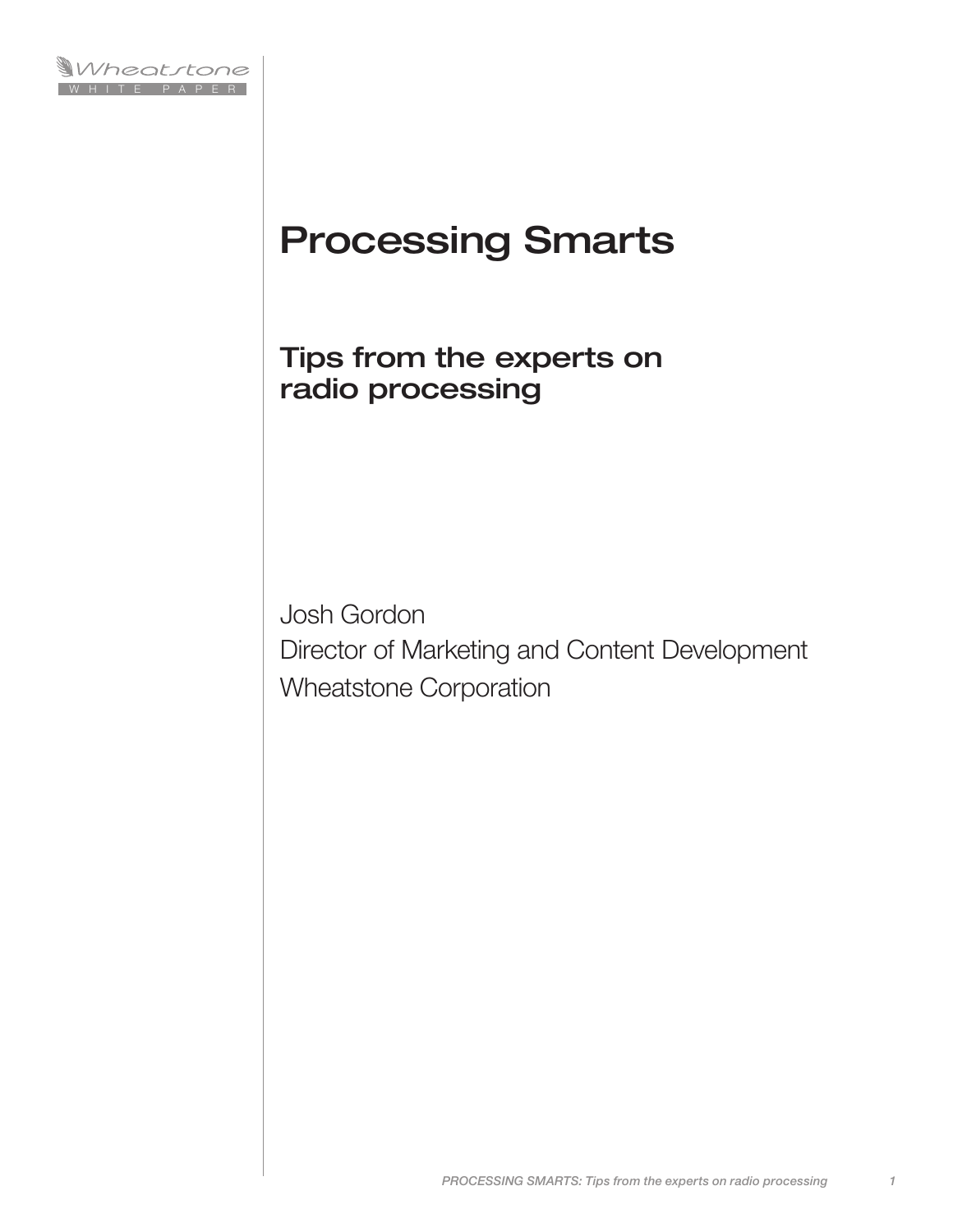# Table of contents

| The growing divide between radio programming and radio processing | page 3  |
|-------------------------------------------------------------------|---------|
| Tips for better audio processing: Advice from the pros            | page 5  |
| Most important sound characteristic for each music format         | page 9  |
| 1. Contemporary Hit Radio (CHR)                                   | page 9  |
| 2. Adult Contemporary (AC)/Adult Hits                             | page 12 |
| 3. Classical/Traditional Jazz, NPR                                | page 14 |
| 4. News/Talk/Sports                                               | page 18 |
| 5. Country                                                        | page 20 |
| 6. Adult Hits and Rock                                            | page 22 |
| 7. Classic Rock                                                   | page 23 |
| Advice on Deploying Processors                                    | page 25 |
| Listening tests for clean sound                                   | page 27 |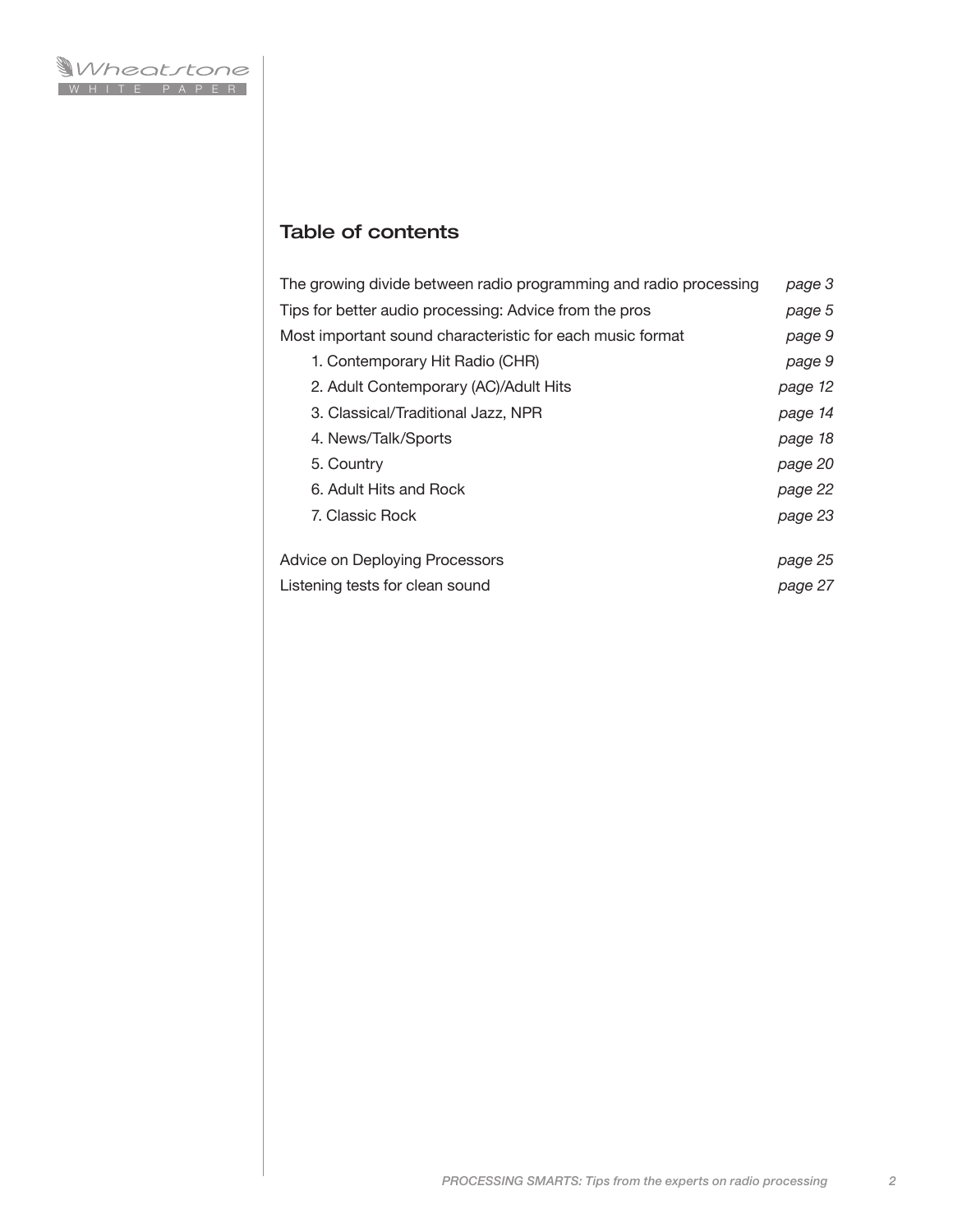# The growing divide between radio programming and radio processing

It used to be easier for programmers to get their processing smarts. But do programmers understand audio processing the way they used to? Fred Jacobs, president of Jacobs Media, has his doubts: "One of the problems today is that at many stations, engineers are just not as present. When I was a programmer, it was great having engineers in the building because of the questions I could get answered and the conversations I could have. But if engineers aren't in the building, how will programmers learn about processing and how it affects their station's sound? With those guys out of the building, most programmers know frighteningly little about it."

John Stevens, COO/Radio at Paragon Media agrees: "The programmers who are really familiar with processing are probably the older guys who are used to working with engineers. But the younger people today come up through marketing, and many don't understand the technical side."

As the next generation of radio programmers knows less about audio processing technology, the next generation of audio processors offers more to programmers to improve their station's sound. This report is a step to bridge that gap.

We asked processing experts to share advice on processing audio for different programming formats, and we gathered their verbatim comments. To simplify things, we grouped those formats into seven categories known to have similar processing profiles:

**Contemporary Hit Radio (CHR) Adult Contemporary (AC)/Adult Hits Classical/Traditional Jazz, NPR News/Talk/Sports Country Adult Hits and Rock Classic Rock**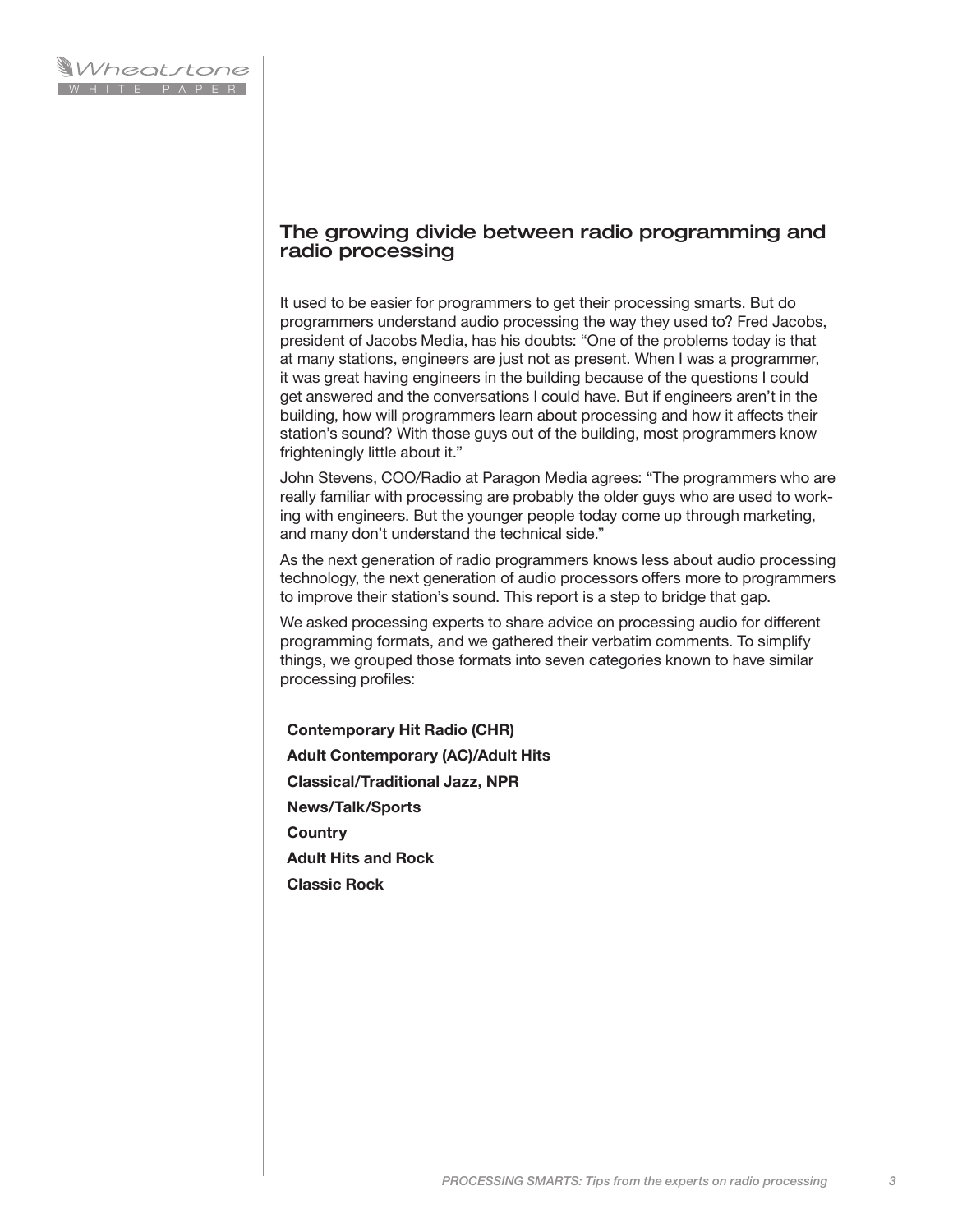We asked participants for tips and suggestions on audio processing, as well as to select the one characteristic (from the list of 12 below) that they believe gives their programming format its most unique sound. Here are the 12 sound characteristics they chose from, as well as how many participants selected each:

- 1. Cleaner 14
- 2. Fuller 6
- 3. Louder 3
- 4. More definition 3
- 5. More mid-range 2
- 6. More lower mid-range 2
- 7. Brighter 1
- 8. Wider 0
- 9. More "thump" 0
- 10. More high end 0
- 11. More upper mid-range 0
- 12. More low end 0

As you read this report, you will notice that a wide range of opinions were expressed as to which sound characteristic is most desirable, however the sound quality mentioned most often as giving a music format uniqueness is a cleaner sound. It seems that many of the old clichés, such as how CHR stations just want to be loud while classical/NPR stations just want more definition, could be behind us.

In addition to processing experts who are focused on one particular station or format, we also invited comments from a few other experts who set processing across multiple formats, to offer a broader perspective.

A great big "thank you" to all the participants who contributed their expertise to this project.

Josh Gordon

Director of Marketing and Content Development

Wheatstone Corporation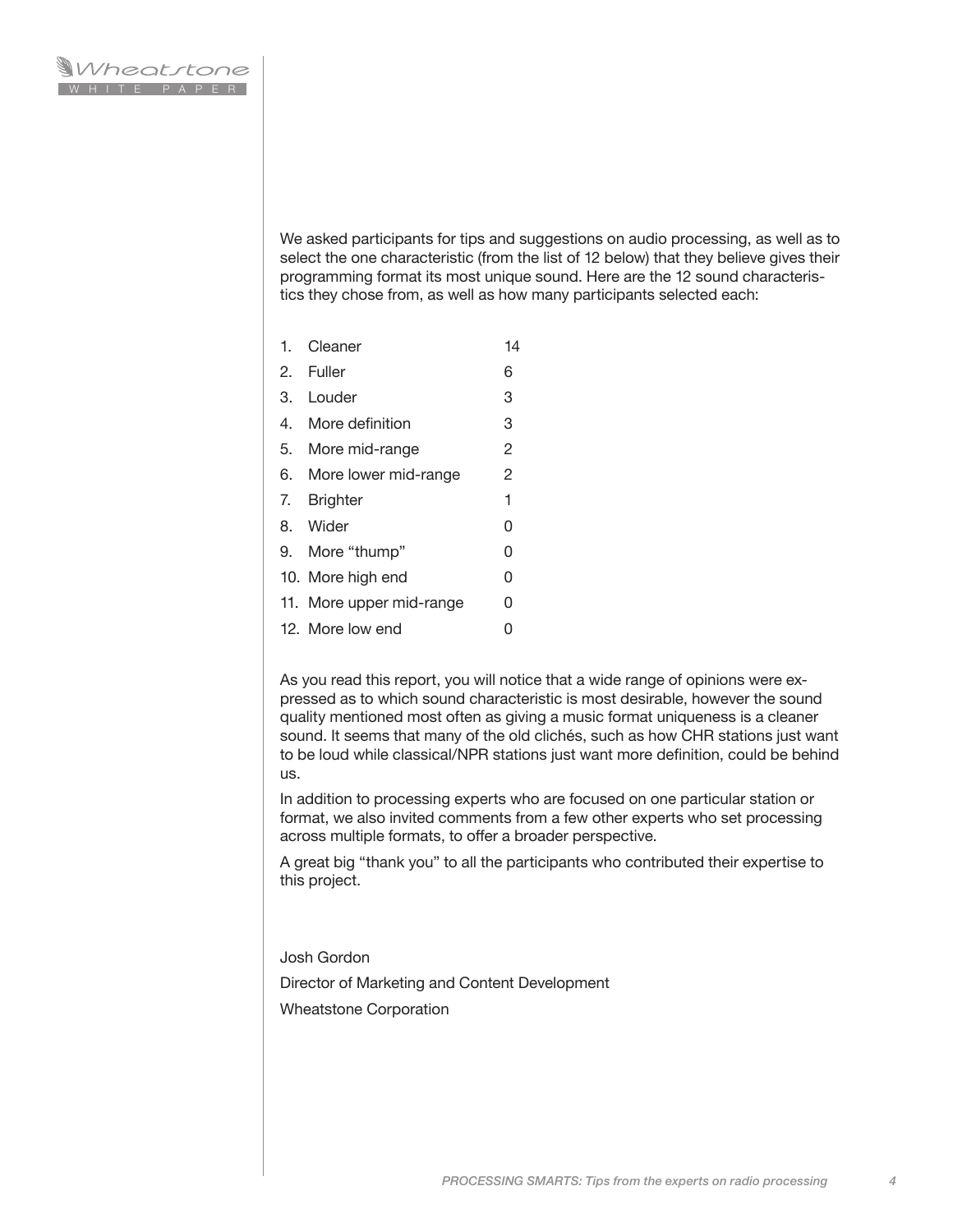# Tips for better audio processing: Advice from the pros

#### **• Remember who your customer is**

#### *Geary Morrill, Tech Manager, Sarkes Tarzian Inc. (WAJI/WLDE)*

Always keep in mind who your core target is, and if you're not in it - please understand your opinion really doesn't count. Radio folks are NOT normal ... we turn the volume up when the announcer comes on.

## *Tom Lawrence, General Manager, WAKM AM950*

The listener is your customer. They pay the bills the advertiser sends them.

#### **• Set processing goals**

#### *Joshua Pierce, Chief Engineer, WMIT-FM*

Take the time to sit down and map out your goals for the signature sound of your station. Involve your engineer as much as possible in setting your goals. Keep in mind that louder most likely does not mean better, and comparing your station to the others isn't a way to set processing goals. Take all the time you need to get it right: creating a signature sound for a station doesn't happen in one afternoon sitting in your car. Make small changes, listen for a while, take notes, save settings, then try your next change.

#### **• Listen to many different radios to make adjustments**

## *Gary Kline, Vice President Corporate Engineering & IT, Cumulus Broadcasting*

I am surprised at how many engineers have a poor quality radio and/or poor quality speakers in their car. Often they may be driving the old engineering vehicle which has an average sound system at best. When I visit a market and see this, I always encourage the engineer to get a new radio for the engineering vehicle and I let them know that I'll pay for it. When I'm making an important processor adjustment I'll listen to the sound of the station in 3 or 4 different cars. I'll sit in the market manager's car in the parking lot, I'll sit in the PD's car. In addition, we will listen in the studio, on a home stereo, and go to Walmart and listen on boom boxes. It's important to listen to a lot of different radios.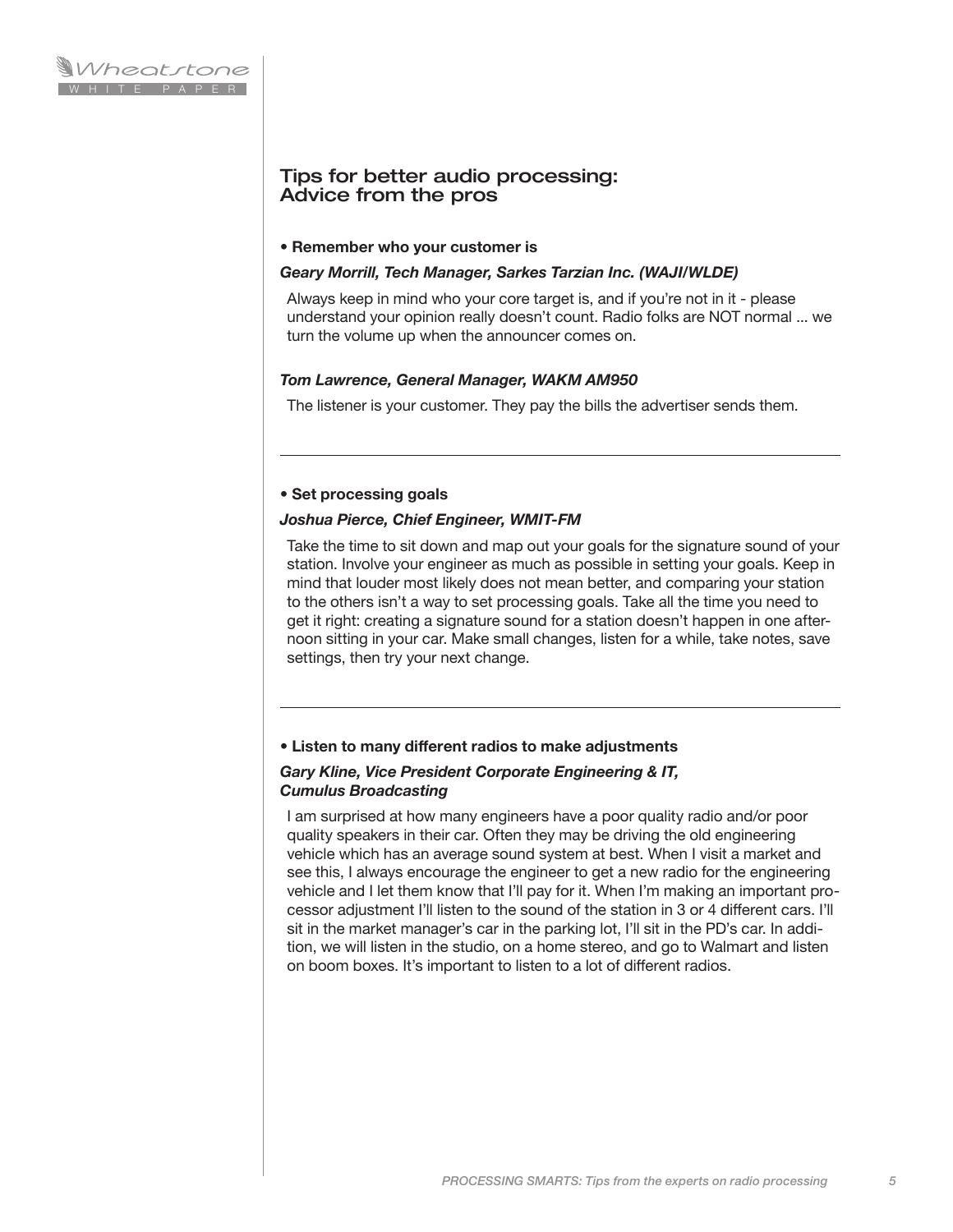#### **• Don't over process**

#### *Craig Debolt, Owner, Debolt Communications, llc*

Most listeners would go blank in the face if you tried to explain sound quality to them. However, when a station sounds full, open, flowing -- like the audio is coming out effortlessly versus a squashed, compressed, distorted, narrow loud station -- they notice and prefer it. Even though it's subliminal, in the back of their mind they're thinking "the music is better on this station," or they find themselves able to listen longer without getting irritated or having to turn it down. Or, my favorite, "I've never heard that in that song before!" You'll know it when it's right -- if you're not sure....you ain't there yet.

#### **• Watch your demographics**

#### *(anonymous)*

Don't overprocess, and be aware of the demo age you're programming to. If you're playing oldies to baby boomers, you always want your signal to be nice and clean. You probably don't need a super high end as high frequency hearing generally diminishes for those of baby boomer age.

You're better off boosting the mids and the mid highs. As far as an alternative "new music" format? Have you listened to what the kids have on their Nano's these days? They are happy to download their music for free "one way or the other" and some of that music audio quality is no more than 500Hz - 5000Hz. I would be totally embarrassed if our audio sounded like that! Listen carefully to your audio chain. In the early days of digital music some nasty artifacts appeared when processing digitized music. In a 100% digital audio chain most of those problems have been eliminated.

#### **• Clean is the new loud**

#### *Robert Combs, Regional Engineering Coordinator, Cumulus Media – Savannah*

Get away from the 'louder is better' attitude. Be the station that is clean and natural sounding. With today's processors, you can be both loud and clean, but to me, cleaner is better.

#### *Charlie Wooten, Market Engineer-Panama City, FL, Clear Channel Radio*

Loudness isn't the Holy Grail.

#### *S!ick, host, Edmonds and Foster, Radio Exiles(.com)*

Keep it clean. Don't go nuts with low end or loudness. There is no need to boost high end as it is already exaggerated. It's the little details that set a station apart from the crowd. Overall, don't allow for audio to be (too) distorted and over modulated.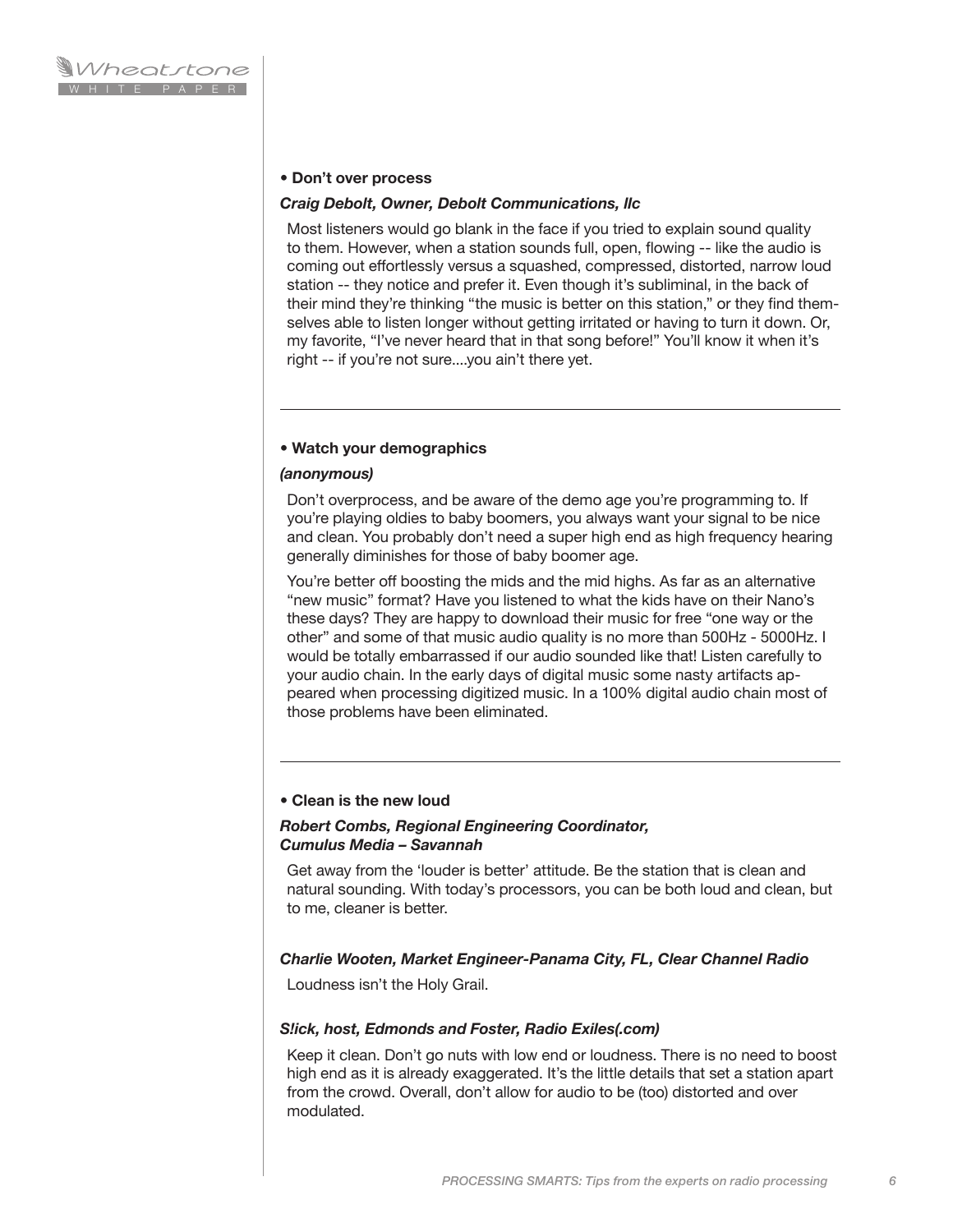#### **• Start with clean source material**

#### *Bob Hoffman, Chief Engineer, WIL / WARH / WXOS, St. Louis*

It's imperative to start with the cleanest source material available. Initially use a factory preset for your genre and make slight adjustments in increments to achieve your unique sound. Listen on a number of radios similar to what your listeners will have in the car or home. Check your competition occasionally and aim to sound not just louder, but better (ie: cleaner and/or with subtle enhancements to lows or highs as your format requires and as your listeners may expect.)

#### *(anonymous)*

1. Refuse to air these horribly recorded and limited songs that have so much low end distortion.

2. Don't over process the audio so it subconsciously fatigues listeners. Only PDs care about loudness and heavy audio processing. The public can't "turn down" the effects of heavy processing, they can only turn down your radio station if it irritates them sonically.

#### **• Watch processing as the programs flow**

#### *Stephen Ward, Director of Engineering & Technical Services, Broadcast Engineering Ltd*

Try to have programs and ads that flow together. Having a soft passage on a program followed by a very loud commercial will startle your listeners and turn them off of your station. The same is true for the reverse. Commercials should match program content and this should vary from high to low over the day's programming. We need change to keep interest in content.

#### **• Put one person in charge of processing**

#### *Gordon S. Carter, WFMT (retired)*

It is important to have one person, and only one person, who makes the final decision on processing. He/she can have a panel of advisors, but there must be ONE final decision. It is important to have a variety of opinions as no one person has perfect hearing, but the final decision must rest with only one person. Listen, listen, listen, and when you are done listening, listen some more.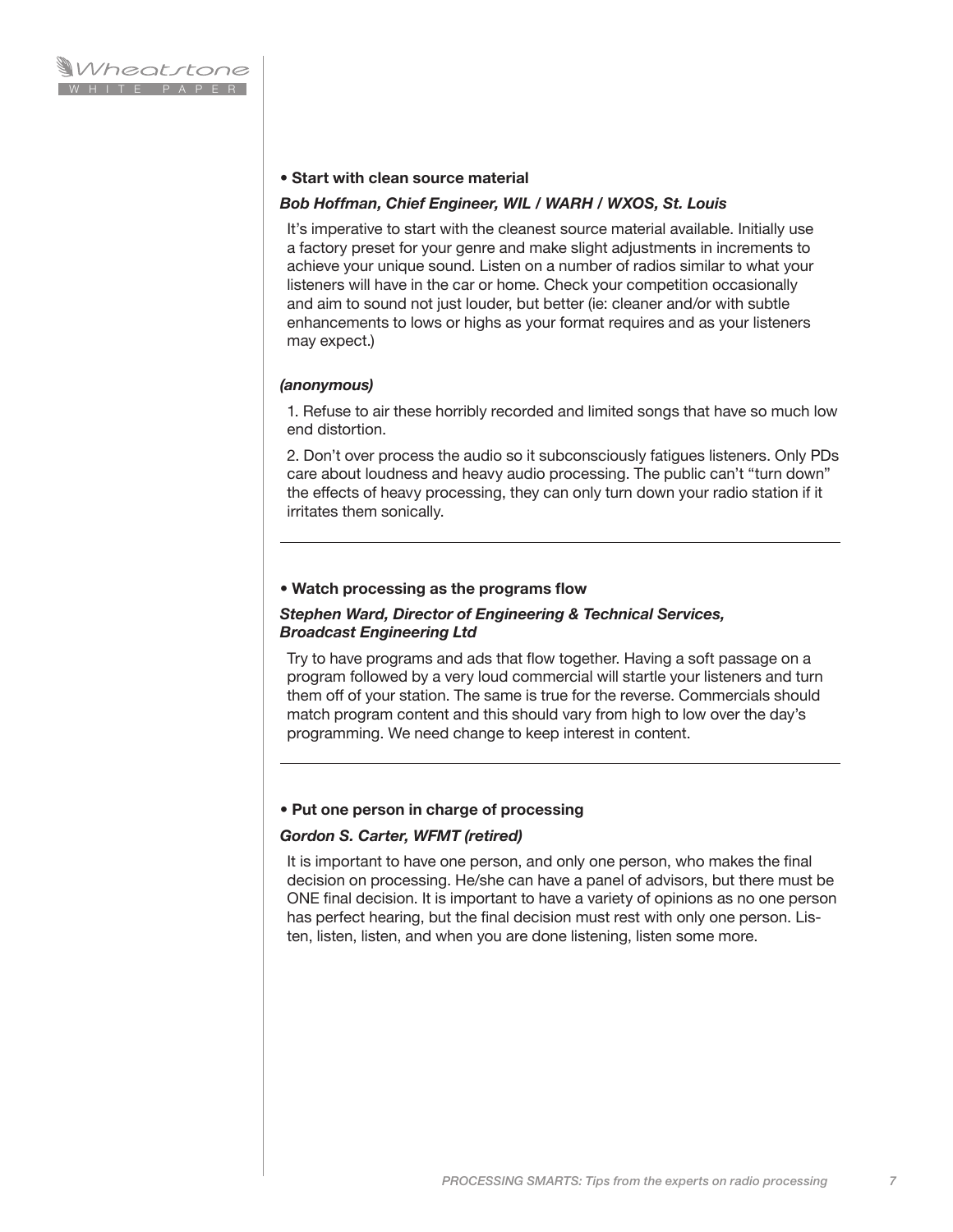#### **• Monitor how your station's sound "feels"**

#### *Nick Straka, President, NS Radio Engineering, Inc.*

Processing is your station's audio signature. Really, all you have in the end is what comes out of your audience's radios. No flashing lights, big studios or amazing looking anything. It's all sound, so your sound should be the best it can be. It doesn't matter what format, the processing should always enhance the programming, not compete with it or fight against it. Always be mindful of how the station "feels" when you listen to it. Does it give you a headache after five minutes? Turn it down. Does it sound like it's falling off the dial? Turn it up a little. Have as many trusted ears listen to it as possible. Make sure you have women listen to it as well, as their high frequency hearing is better than men's. Resist the need to constantly tweak it all the time. Sit on some settings for a few days and listen for one thing to change. The listeners will respond well when they don't consciously "hear" the processing. It should be like a sugar in coffee, enhance the flavor but not become it. Ultimately, use good programming. Bad programming through a great processor is still bad programming.

#### **• Let your listeners know about your efforts**

#### *Wilf Rice, Owner and Chief Engineer, Airwaves Technical Services*

Make your sound part of your programming and tell the listener about the effort your technical staff takes to ensure that the sound you broadcast is the very best and cleanest possible. Make your station billboards emphasize your beautiful undistorted sound.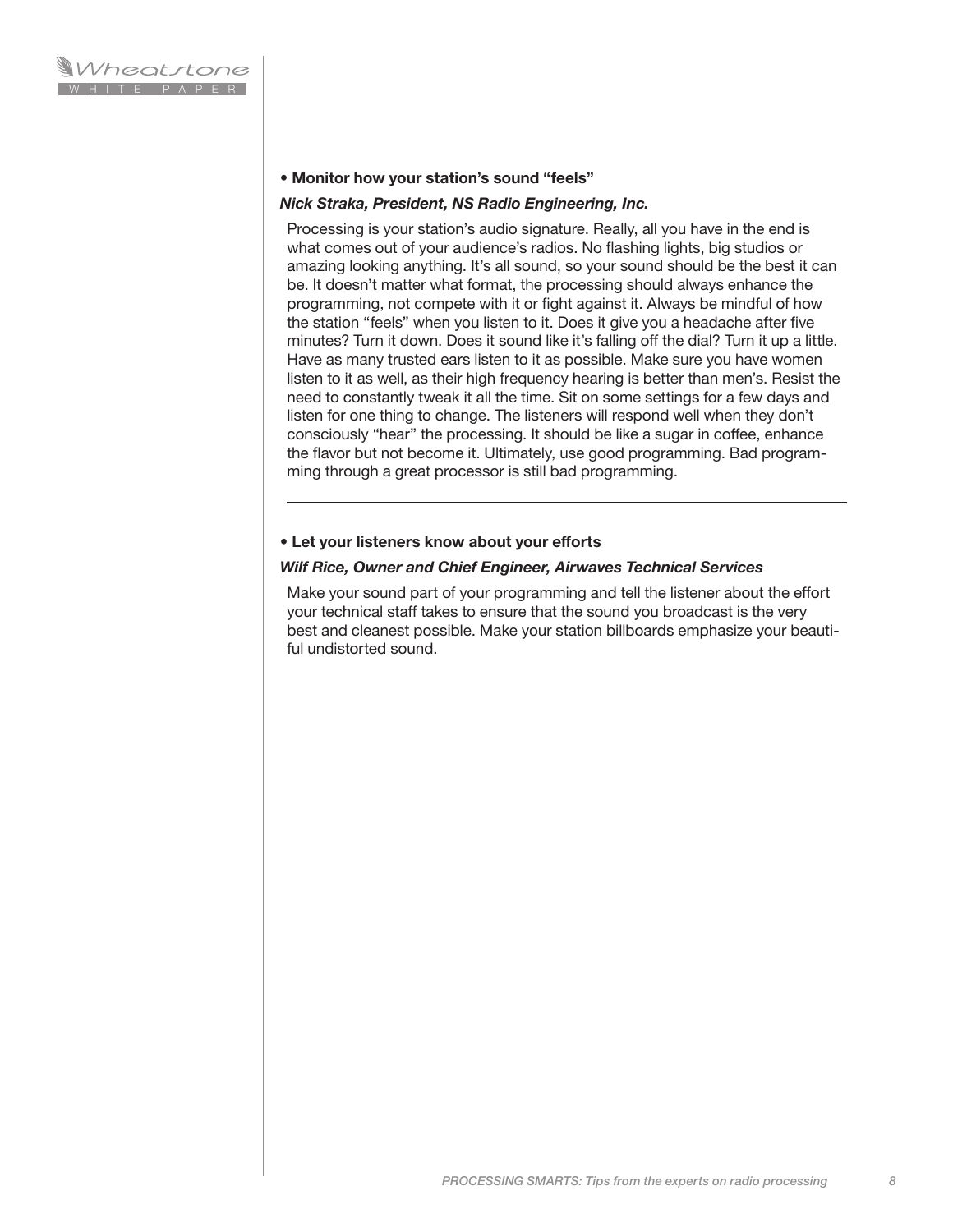# Most important sound characteristics for each music format

Setting radio processing is about choosing priorities. Typically, the louder you make a station, the less sound detail will be heard. If you put more emphasis on the low end of the audio spectrum, there will be less emphasis on other parts of the spectrum. Therefore, choosing the sound characteristics that are most important for your station is critical. But keep in mind, the sound characteristics prioritized by a CHR station could be very different from those of an NPR station.

We asked our respondents to pick the one sound characteristic they feel is the most important sound characteristic for their station's music format, and then comment on why. Here are their answers for the seven formats included in the study:

# **1. Contemporary Hit Radio (CHR)**

# *Joshua Pierce, Chief Engineer WMIT-FM, MediaTech, Inc.*

*Most important sound characteristic?*

Cleaner

# *Why?*

Our format makes it difficult to achieve an open sound. Today's hyper-compressed, "run it to the limit," squashed music coming from record companies leaves little compromise room for the station. Careful application of compression and limiting can smooth out differences between sources and production. Too much can make your station unlistenable -- it's a fine line. We think our listeners are tired of the squashed "how loud can we make it" stations in our area. We're trying to be unique and make our station listenable for as long as possible, and try to stay true to the artist's intentions.

# *(anonymous)*

*Most important sound characteristic?*

Fuller

# *Why?*

Nowadays, there are a lot of variations and sources that one has to deal with, not to mention some rather poor recording techniques. The point of a "fuller" sound is to level the overall playing field for all selections. For the CHR format, a lot of people run a heavy hand on the processing. The key to making this format work well is not killing it with heavy processing, but letting it breathe. Let the listener make the choice to add to or take away from the sound. Keep it clean, and keep it tight, with some headroom.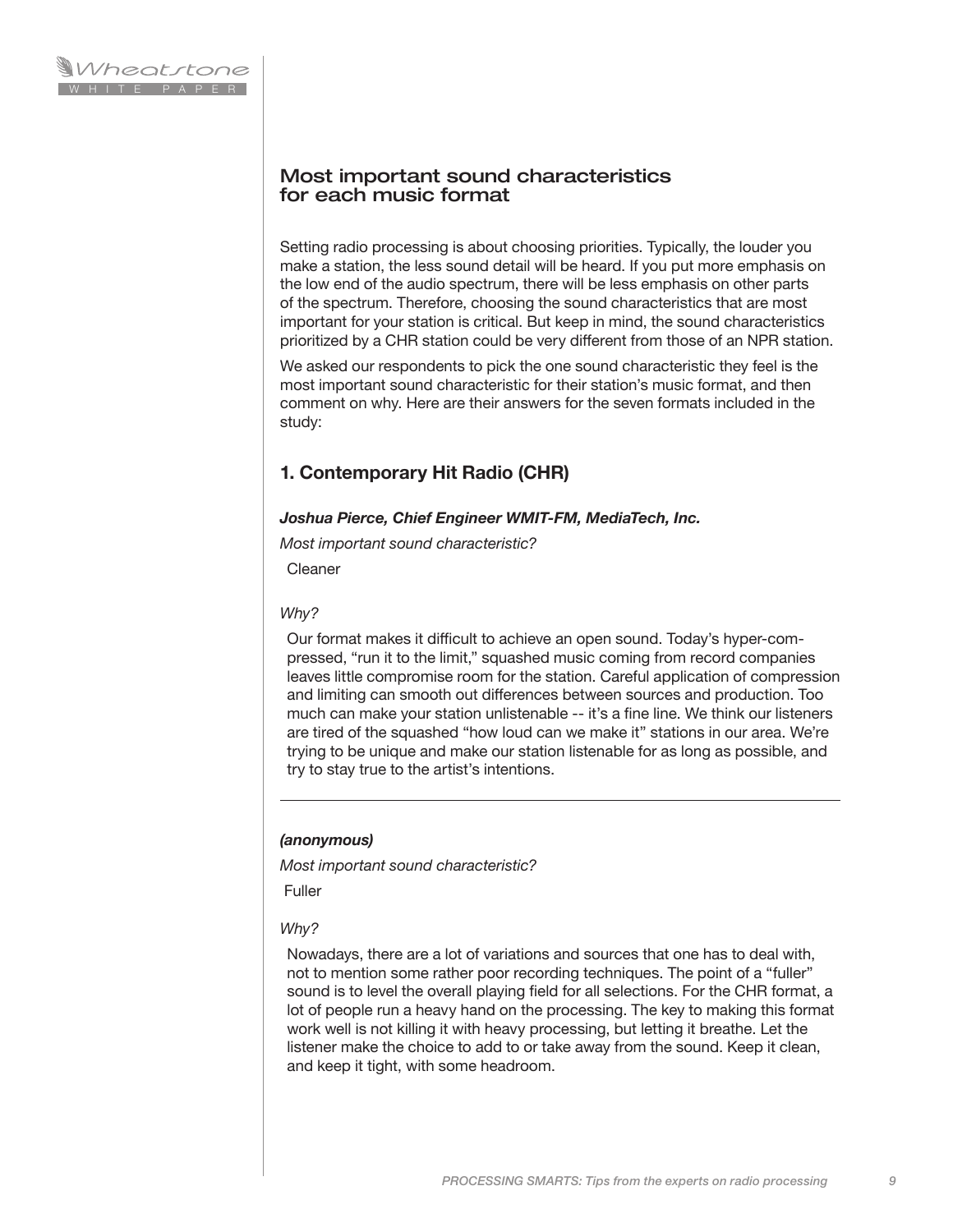## *Robert Meuser, Broadcast Technical Service World Wide*

*Most important sound characteristic for this format:* 

Louder

#### *Why?*

CHR stations have always had that bigger than life sound, and loudness is very much a part of that. Part of this stems from tradition when the format was mostly an AM format. Processing on AM does increase the actual sideband power and improves signal to noise. The effect of such processing has, in a way, long become a signature on FM. In the past when there were several formats directly competing in a market, 'jumping out of the radio' as listeners punch from one to another has been considered important to ratings. Along with loudness, the uniqueness of the sound is important. It is also important to avoid audio artifacts that may cause listener fatigue which in turn affects TSL.

Use good RMS leveling as a part of pre-processing. Do not overuse the main processor, as material typical to this format is usually heavily processed on the CD. When material is played out from hard disk automation, make sure that the average level for all music ingested into the system is consistent. Where possible use the 'funnel' approach for both bit size and dynamics. In other words, start with a large number of bits and potentially wide dynamic range and progressively reduce both as it progresses through the transmission chain. Use a final processor that has smart clipping with distortion management.

#### *"Chopper," Chief Engineer at a small group broadcaster*

*Most important sound characteristic?* 

More definition

#### *Why?*

We are in a battle with personal music players and encoded satellite radio. One weapon FM broadcasters can wield is the ability to deliver every nuance of a recording. We throw very little away, unlike MP3 with spectral masking and low-bit rate sampling. Whether people consciously notice the difference, I feel there is something going on at a deeper level in the ear-brain system that draws listeners to better sound quality. Go easy on equalization of low frequencies. Much produced material already has a strong low end. All you end up doing is rattling people's speaker cones.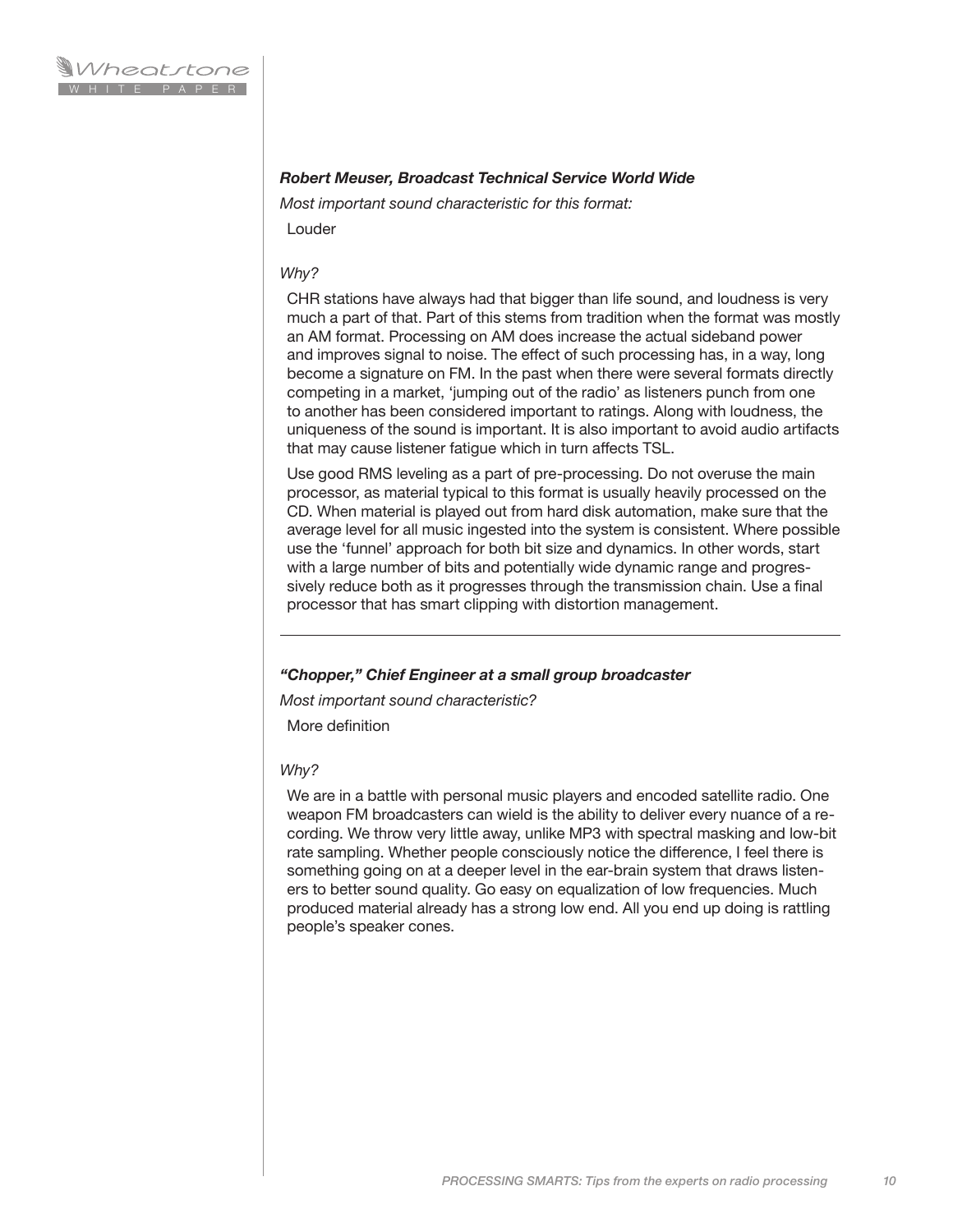# *Gary Kline, Vice President Corporate Engineering & IT, Cumulus Broadcasting*

Don't fall into the trap of being the loudest on the dial. In certain cases it's appropriate but more often it's not. It is important to understand the genre of CHR that you are in, and the range of music in the library, so you can adjust processing accordingly. If you have competition in the market, thoroughly diagnose their sound so that you can adequately compete against it.

# *Bill Tanner, owner of Bill Tanner & Associates, Inc.*

Don't go nuts on trying to be the loudest thing on the dial. You need to be clean, because your audience spends time listening to fairly decent audio, of course MP3s being the exception. You want a commanding presence on the dial, but being the loudest thing on the dial is not as important as being the cleanest thing on the dial.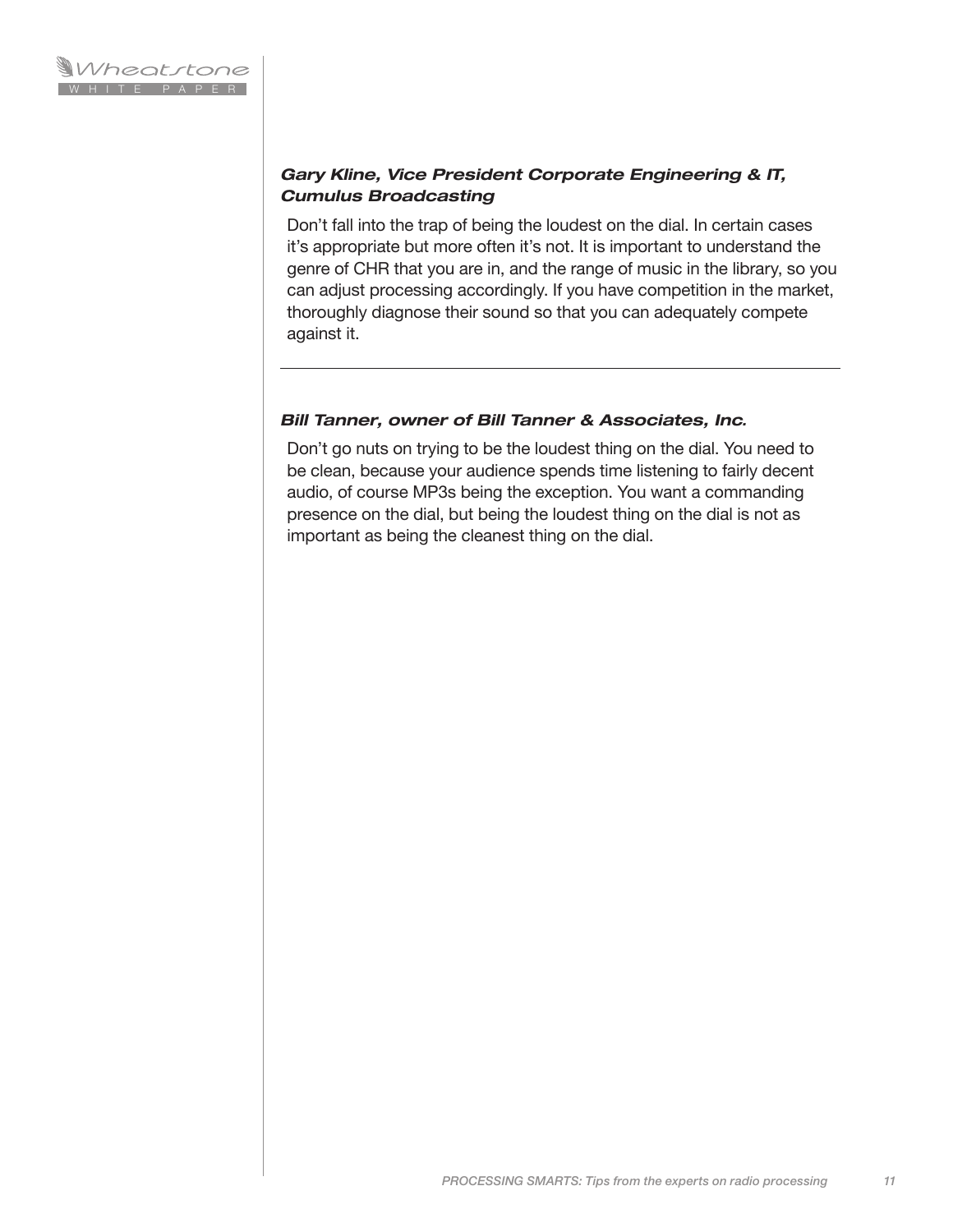# **2. Adult Contemporary (AC)/Adult Hits**

#### *Nick Straka, President, NS Radio Engineering, Inc.*

*Most important sound characteristic?* More definition

# *Why?*

The listeners to AAA, especially non-comm AAA, are "music snobs" and don't want to hear their music messed with. It still needs to be loud, but the definition and separation of instruments in a mix still needs to be heard. Clarity is key. First and foremost, use uncompressed high quality source material! Also, make sure that the release times aren't too fast. You don't want an AAA or AC to be pumping and overly loud. This is a high TSL format, so the processing should be set for long-term listening. But, don't set it so you fall off the dial either. The difficult part is to strike that balance between loud and clean.

# *Wilf Rice, Owner, Chief engineer, Airwaves Technical Services*

*Most important sound characteristic?*

Cleaner

# *Why?*

Your sound will be played back on higher quality sound systems and the listeners will appreciate good sound and definitive stereo. Keep the modulation up but make sure that the sound is pure without any distortion.

# *(anonymous)*

*Most important sound characteristic?*

Fuller

# *Why?*

A lot of these stations are listened to in the workplace. A warm, consistent sound will not distract or annoy the listener. Also, do not over process the station. Loudness is important, but not worth giving up quality for. The young like loudness, but they are turning to quality because they are used to listening to MP3 and CDs.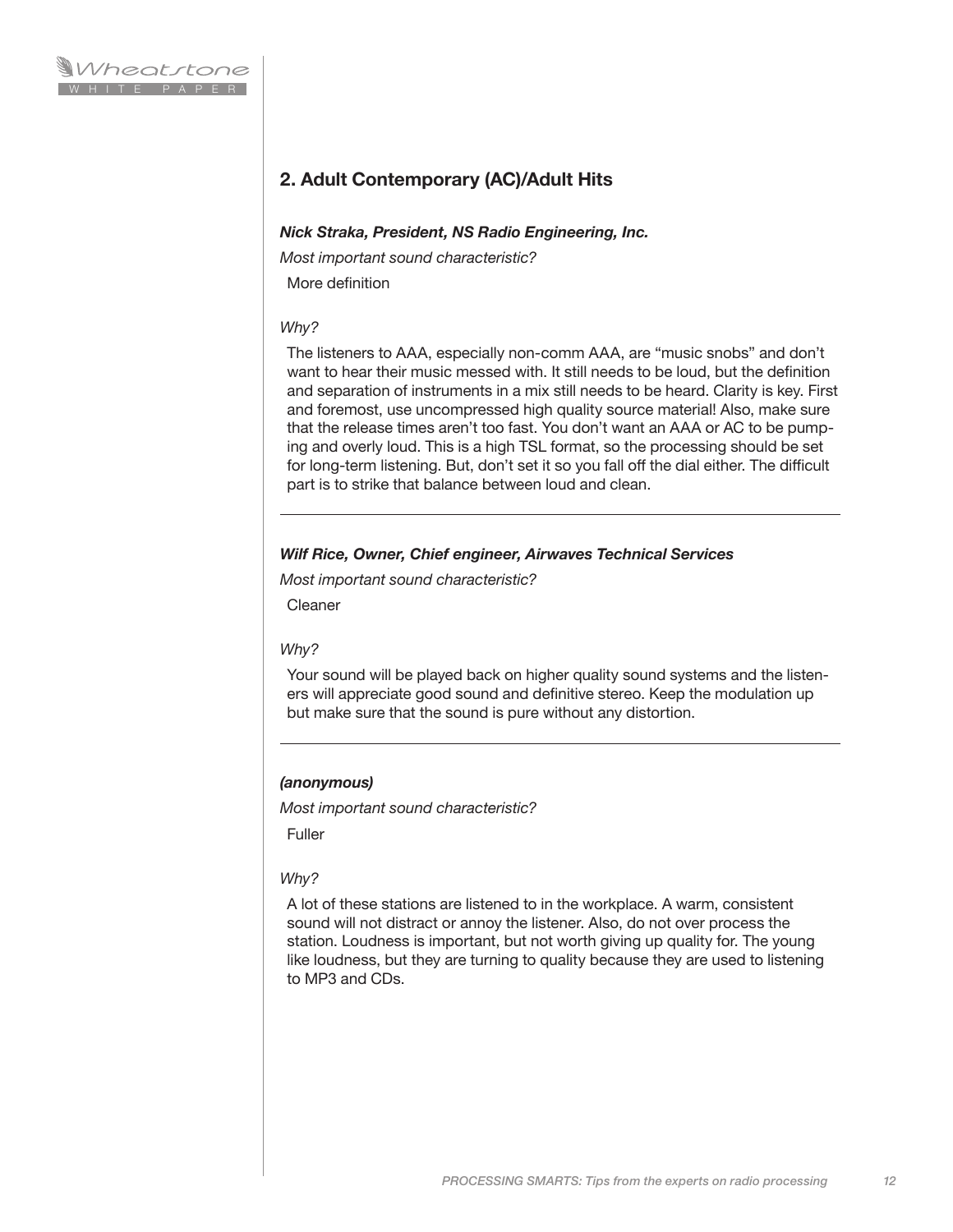# *Geary Morrill, Tech Manager, Sarkes Tarzian Inc. (WAJI/WLDE)*

*Most important sound characteristic?*

More lower mid-range

#### *Why?*

Warmth creates comfort. More time will be spent where one is comfortable.

The key is to eliminate high frequency distortion, which is much more apparent to women than men, due to the smaller bone structure of their ears. Failure to do this will cause a general feeling of fatigue for female listeners, which will result in lower TSL. Conversely, eliminating it when present invariably leads to higher TSL, even when formatics are constant.

# *Chris Erwin, CEO, PTI*

*Most important sound characteristic?*

**Brighter** 

#### *Why?*

A bright sound is something you keep listening to because it simply sounds good. A rich, natural, open sound is the key to keeping listeners. Good processing is a light sweetening of what is already there -- that something extra that sets you apart on the dial.

# *Stephen Ward, Director of Engineering & Technical services, Broadcast Engineering Ltd.*

*Most important sound characteristic?*

Cleaner

#### *Why?*

The marketplace is full of stations that tend to be loud and over-compressed, leading to ear fatigue. More listeners will stay on your station longer if the audio is clear with the least amount of distortion. Also, loud, over-compressed commercials should not follow a soft program.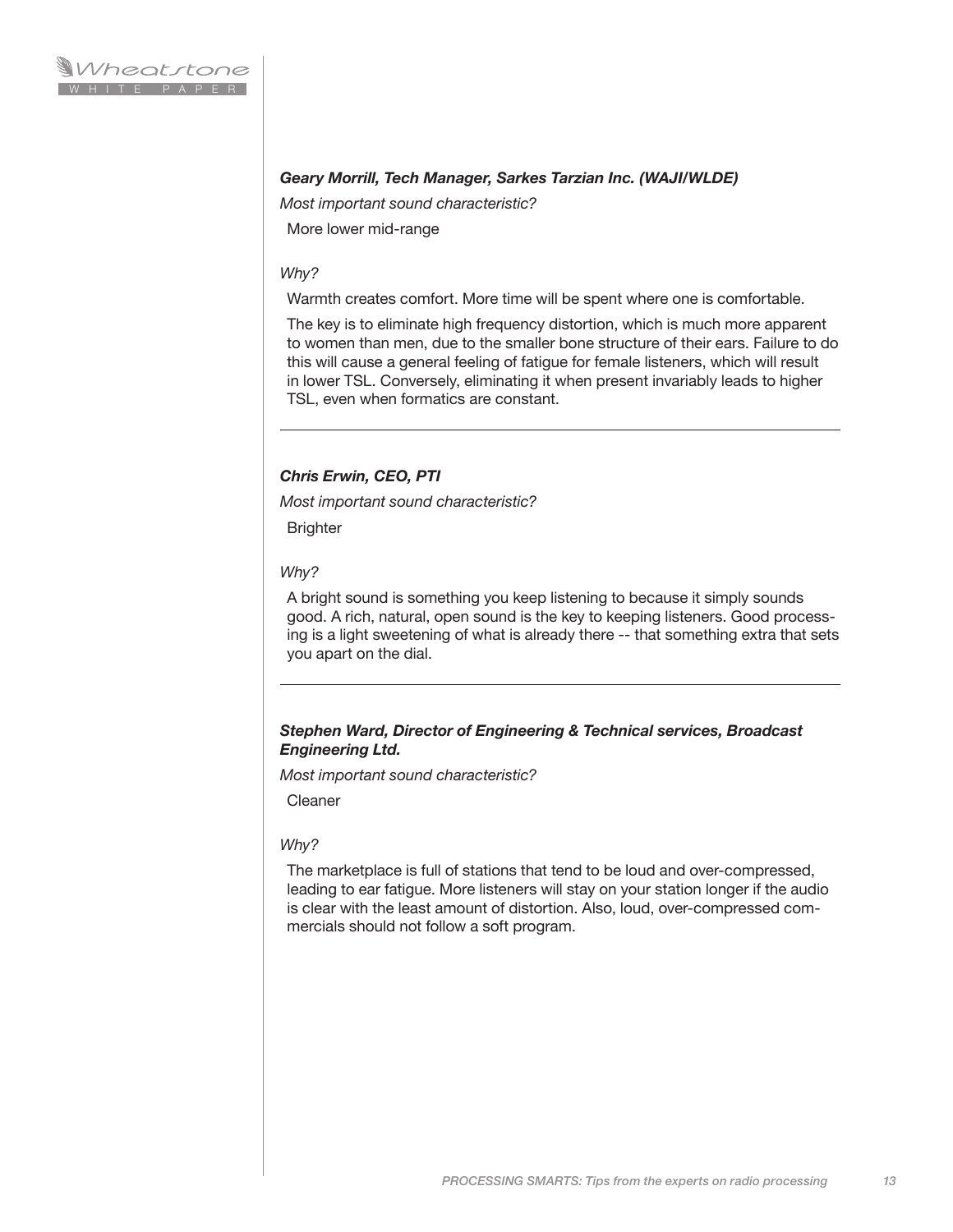## *Mwaka David, MM Electro Services Ltd.*

*Most important sound characteristic?*

More mid-range

#### *Why?*

Our station programming uses a lot of talking lines and talk shows. Because of the voice energy level used by the presenter, it's advisable to process leaving a wide margin for voice variation. Keep the processing parameters at 75% to guard off distortion when a voice peaks up.

# **3. NPR/Classical/Traditional Jazz**

#### *Gordon S. Carter, Chief Engineer, WFMT (retired)*

*Most important sound characteristic?*

Cleaner

#### *Why?*

Classical listeners want to experience the music. They expect the listening experience to simulate what they would hear in a concert hall. When processing for classical music, subtlety is the key. Any processing you do must preserve the illusion of dynamic range and full fidelity. The dynamics of the music are an integral part of the experience, so the illusion of dynamics must be maintained to give listeners the experience they expect. This is not to say that some dynamic manipulation is all bad. It is necessary to reduce the dynamics to compete with environmental noise, electrical noise, poor reception, and many other things that will adversely affect the listener's ability to hear the signal. Broadcasting an extremely wide dynamic range does not serve your public. The real key is to reduce the dynamic range without sounding like you are. Classical music in particular has a wide range of sounds and will take a long time to cover all the possibilities. What sounds good on one type of music may not sound good on another. It takes time to get it right.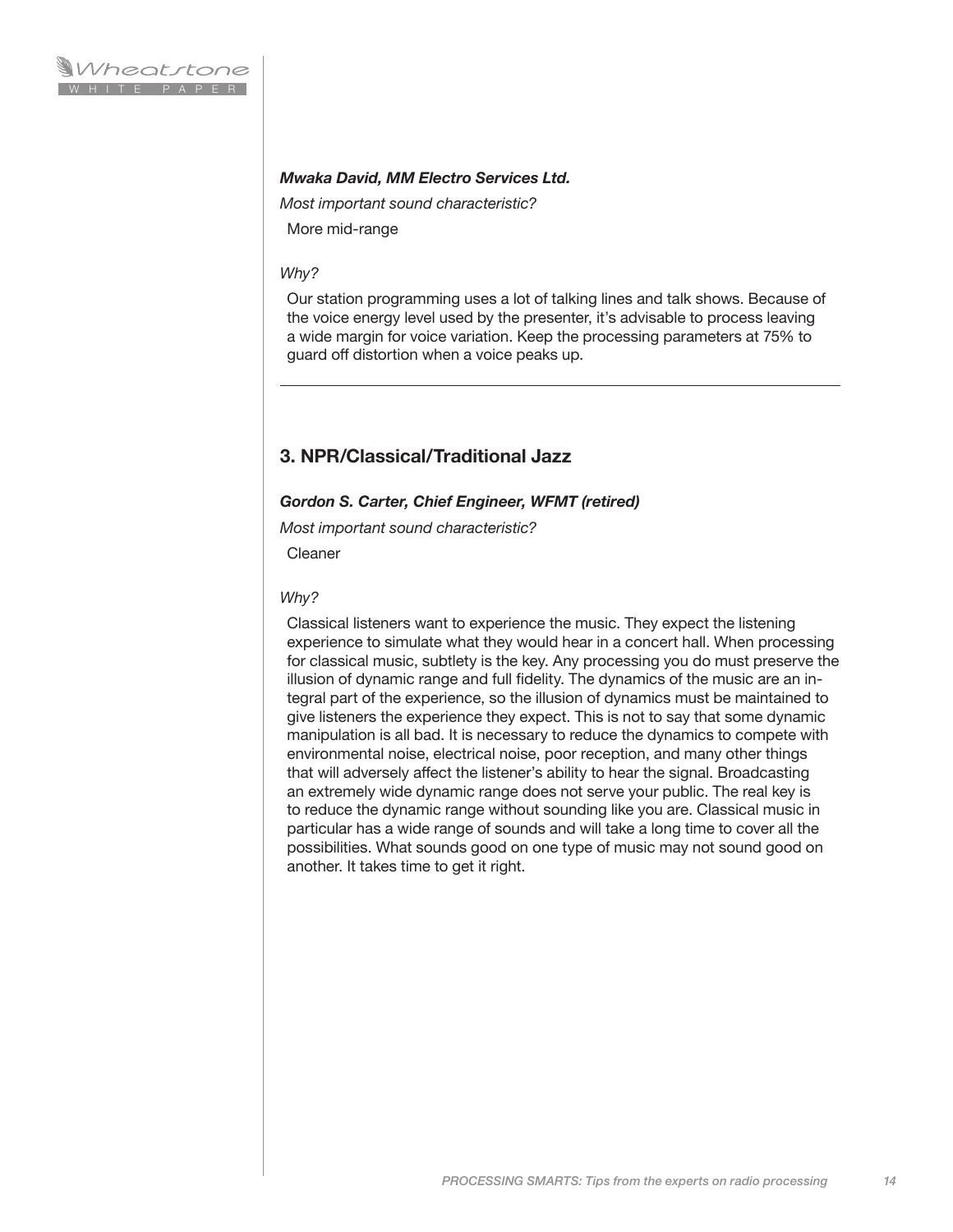# *Don Hackler, KCSM*

*Most important sound characteristic?*

Fuller

#### *Why?*

Jazz is all about letting the music speak for itself. My listeners are often audiophile jazz experts and know the music intimately. The last thing I would want to do is create a unique or "signature" sound that distracts listeners from the music. Audio processing for our station is about compensating for the problems of the FM audio transmission process: listening in cars, the Internet, and a variety of listening environments. You need to create a somewhat consistent sound in spite of recording and operator inconsistencies.

## *Kent Hatfield, VP Technology & Operations, WXXI Public Broadcasting Council*

*Most important sound characteristic?*

Fuller

#### *Why?*

Our listeners really do not like changes in our processing, so we keep changes to a minimum... Composite clipping must be held to a minimum. However we do add makeup gain to ensure that our drive time listeners are not lost on very quiet passages.

#### *(anonymous)*

*Most important sound characteristic?*

Cleaner

#### *Why?*

With a varied format, one shoe doesn't fit all. The tradeoff between loudness, density, deep base, and warmth will be clarity. Again it's much easier if your station is a single format station. With a Christian/variety formatted station, the most important thing to look for in a processor is many user settings that can be saved for the various formats. You certainly won't use aggressive processing on classical music as you would a top- 40 or oldies format. Even talk requires a specific balance in the narrow band of the audio spectrum of spoken word. Telephone interfaces have jumped leaps and bounds since those of the '60s, but even still, telephone audio presents its own unique set of problems when trying to process it. Presets are nice to get you into the ball park; you will need to continue to experiment and fine tune your settings for each format, always keeping in mind that your ears may not necessarily represent those of all of your listeners.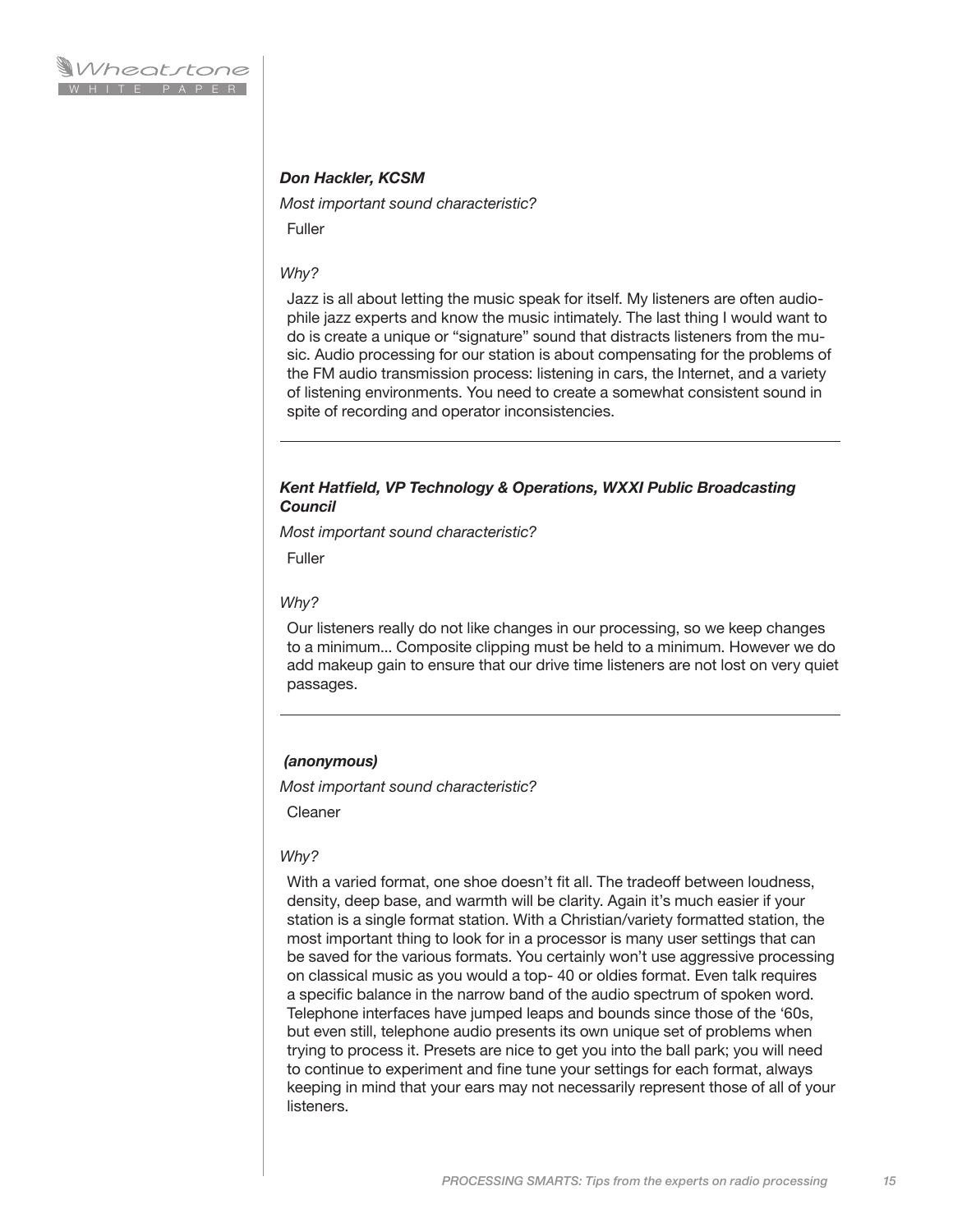# *Gary Kline, Vice President Corporate Engineering & IT, Cumulus Broadcasting*

We do light processing on jazz. This format is all about having great sound definition, clarity of the music, and great stereo separation. Having good source material is also important. We don't go for loudness with this format because you typically don't have another competitor in the market and even if you did, being the loudest is not the key.

# *Bill Tanner, owner of Bill Tanner & Associates, Inc.*

People listen to NPR for long periods of time so high quality sound is important. You are not going to play the loudness game here. They are lucky that their network, NPR, has really good audio quality so try to get your local station to be as close to the network as you can.

# *Michael McLair, Chief Engineer, WBUR*

The huge difference that I hear between commercial radio and public radio is in the news programming. News stations on the commercial side don't have a problem distorting audio to get the loudness they want. That doesn't cut it in public radio. This makes voice processing in public radio very challenging because you've got to make the sound loud enough to stay over the tire noise under the listener's car, but you don't want to distort it.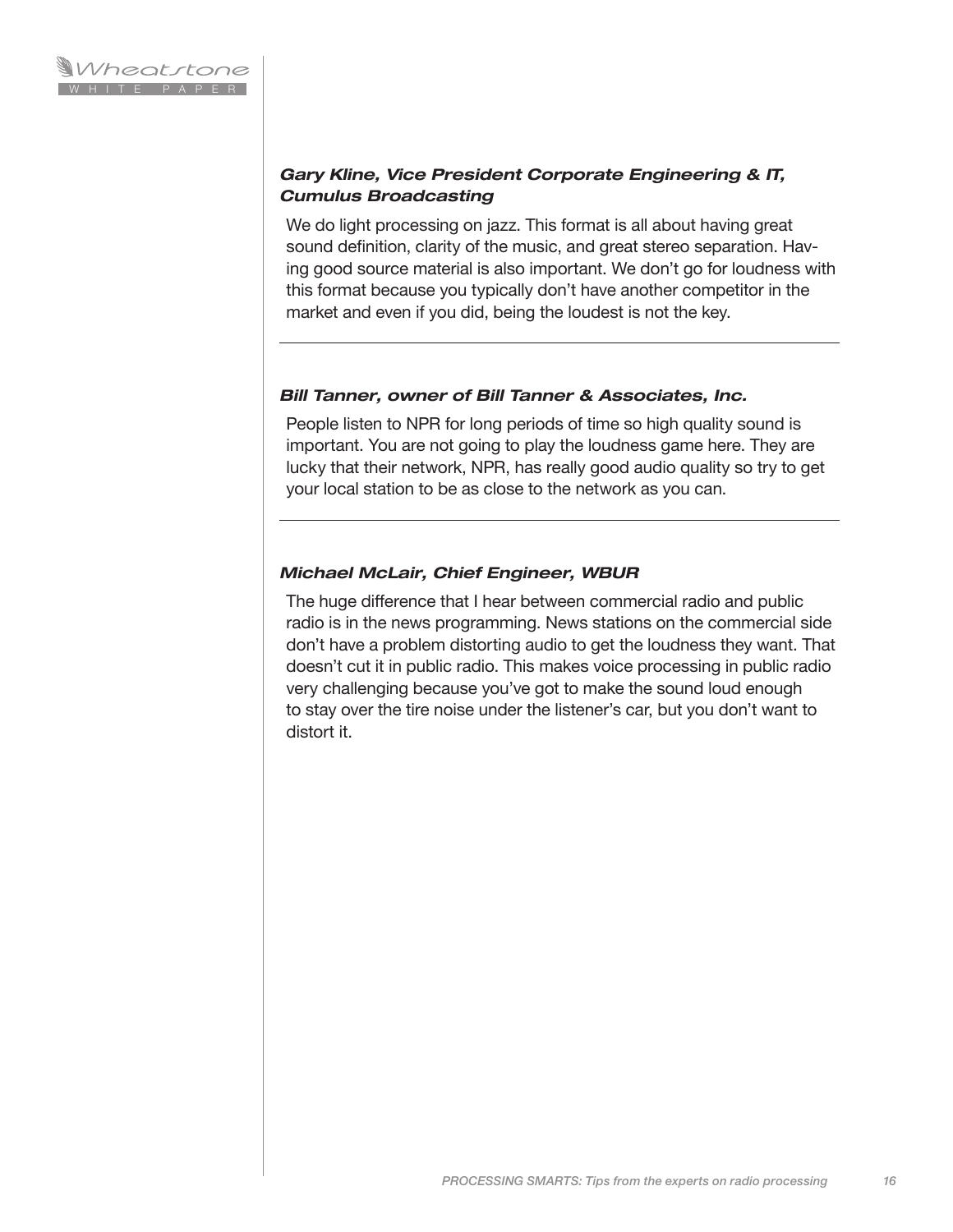# *Rodney Belizaire, Classical Music Consulting Engineer, New York City*

There are many purists who listen to classical music primarily on "fine stereophonic sets," but that is not always the case. Therefore, I feel it is more important to reproduce/process for radio what the classical listener is most interested in. There isn't a lot of bottom end except for certain works that contain a grand organ. That isn't the bulk of music presented, so that fullness shouldn't be the primary concern.

Loudness is a delicate subject...the PERCEPTUAL dynamic range needs to be preserved as it is the cornerstone of reproducing what the composer of a particular work meant to convey since classical is about creating an emotion or mood. So while the emphasis wouldn't be on loudness, there needs to be a happy medium struck for the listener not in the most pristine environment (in a car, for example). This can and must be achieved by deftly manipulating the attack and release times, combined with density ratios, along with a multiband approach. The music MUST breathe in order for the listener to enjoy the experience/presentation. Again, while the listener isn't coming to the broadcaster for "CD quality" sound, particularly the audiophile, they do want the music respected... after all, it's NOT pop music! While important, still not the PRIMARY concern.

In regard to cleanliness, it's next to godliness.....and that tends to be tied to the hip with brightness since most of the classical works contain string or brass instruments that favor the upper sonic frequencies. It's VERY important to hear the detail of the sounds created when horsehairs cross strings or the brassiness of horns. I don't feel cleanliness can be extricated from brightness, so I'll make them the 2 most important factors for processing classical music.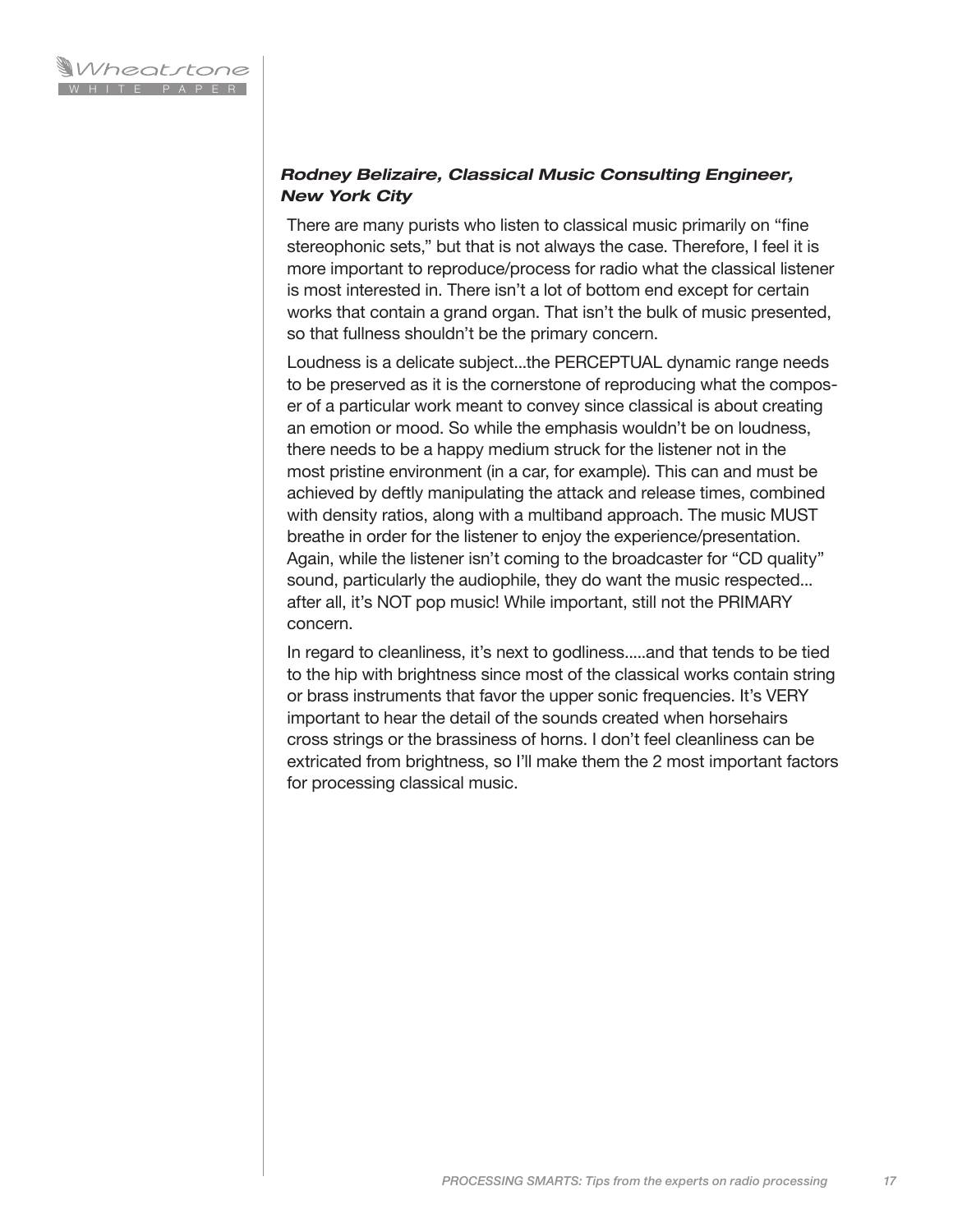# **4. News/Talk/Sports**

# *Chance McClain, PD, 1560 The Game*

*Most important sound characteristic?*

Cleaner

## *Why?*

We mostly talk on the radio...but there are bumpers, rejoinders, and sound effects that go into a wide range of sound. It all needs to sound good. [You need to] make it clean. Make it crisp. Make it dynamic. Sure, I am on the AM band, but I have thousands of listeners online listening in stereo at 64 kpbs. Don't do a disservice to them by cheating the sound over the air.

## *S!ick, host, Edmonds and Foster, Radio Exiles(.com)*

*Most important sound characteristic?*

**Cleaner** 

## *Why?*

Differing types of talk/vocal programming need to be processed for the type of effect being sought. In general the idea is to have the presentation be as if a friend was speaking to the listener in a one-on-one setting. Make it clean, clear, and possible to listen to for very long periods of time without fatigue. Process the audio for the target demographic... Don't allow audio to be too distorted or over modulated.

# *Rodney Zeigler, Director of Engineering, Nebraska Rural Radio Assn.*

*Most important sound characteristic?*

Cleaner.

#### *Why?*

Our listeners are in less than perfect environments. We are an agricultural news and weather station which means our listeners are in fields, shops, and industrial environments. Keeping it clean with a minimum of enhancement will give each of them the ability to hear us the best way they can.

Over processing should be avoided at all costs. Keep it clean so it will be audible in all listening environments.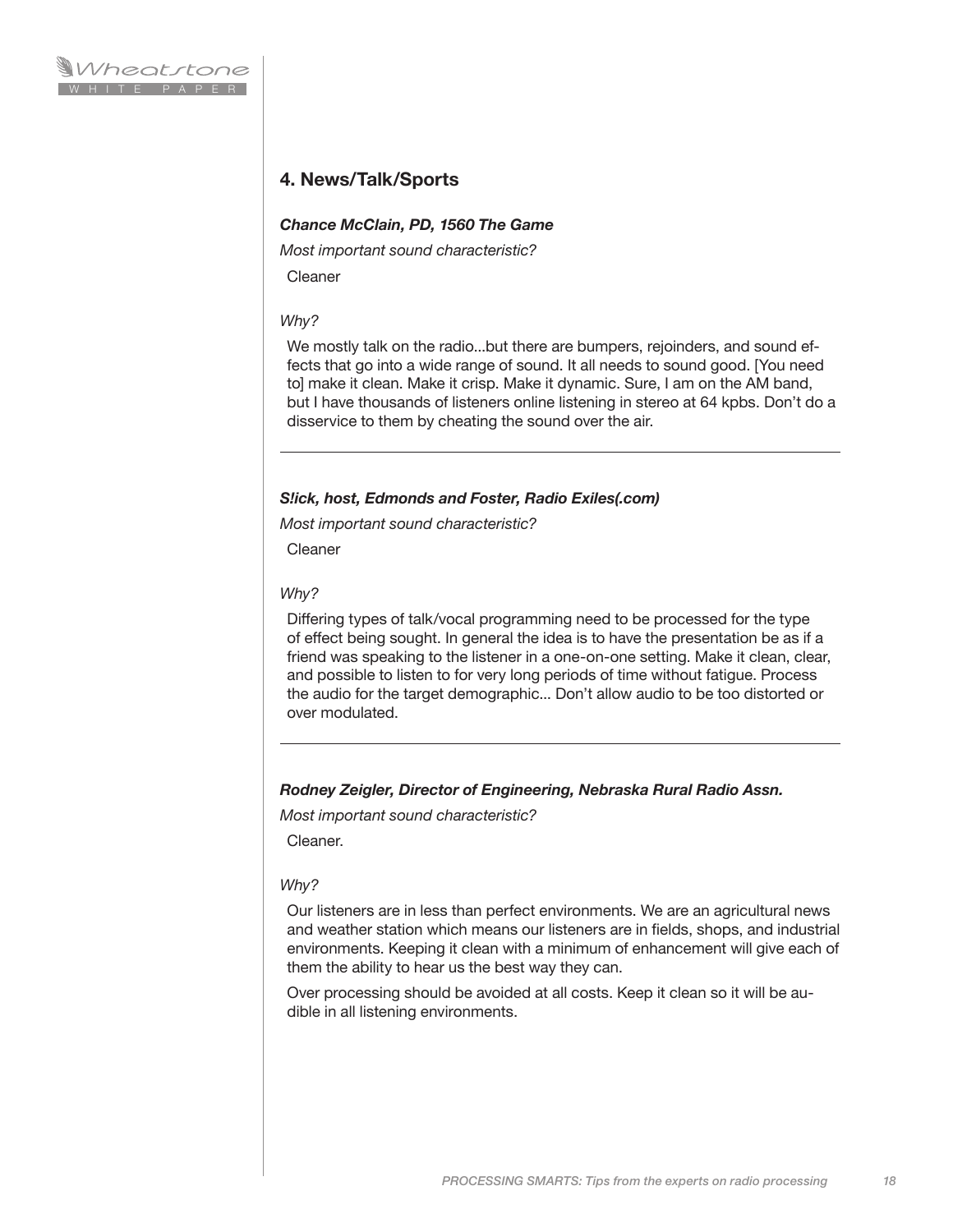# *Gary Kline, Vice President Corporate Engineering & IT, Cumulus Broadcasting*

Talk or sports talk stations can be difficult to process because they take in all sorts of source material. Some sources are great but others are horrendous. When you receive bit compressed audio from a remote location or satellite channel, the sound can be a little raspy -- too high ended, or too mid-rangy. You can adjust processing to counter that, but then when a regular, nice sounding program comes on, it may sound muddy. Typically your local studio mic usage in your live studio will sound good, but it is difficult to get a good consistent sound with all the other sources throughout the day. A very busy talk station with dozens of sources from different feeds may require very careful work and maybe even dayparting of processing presets.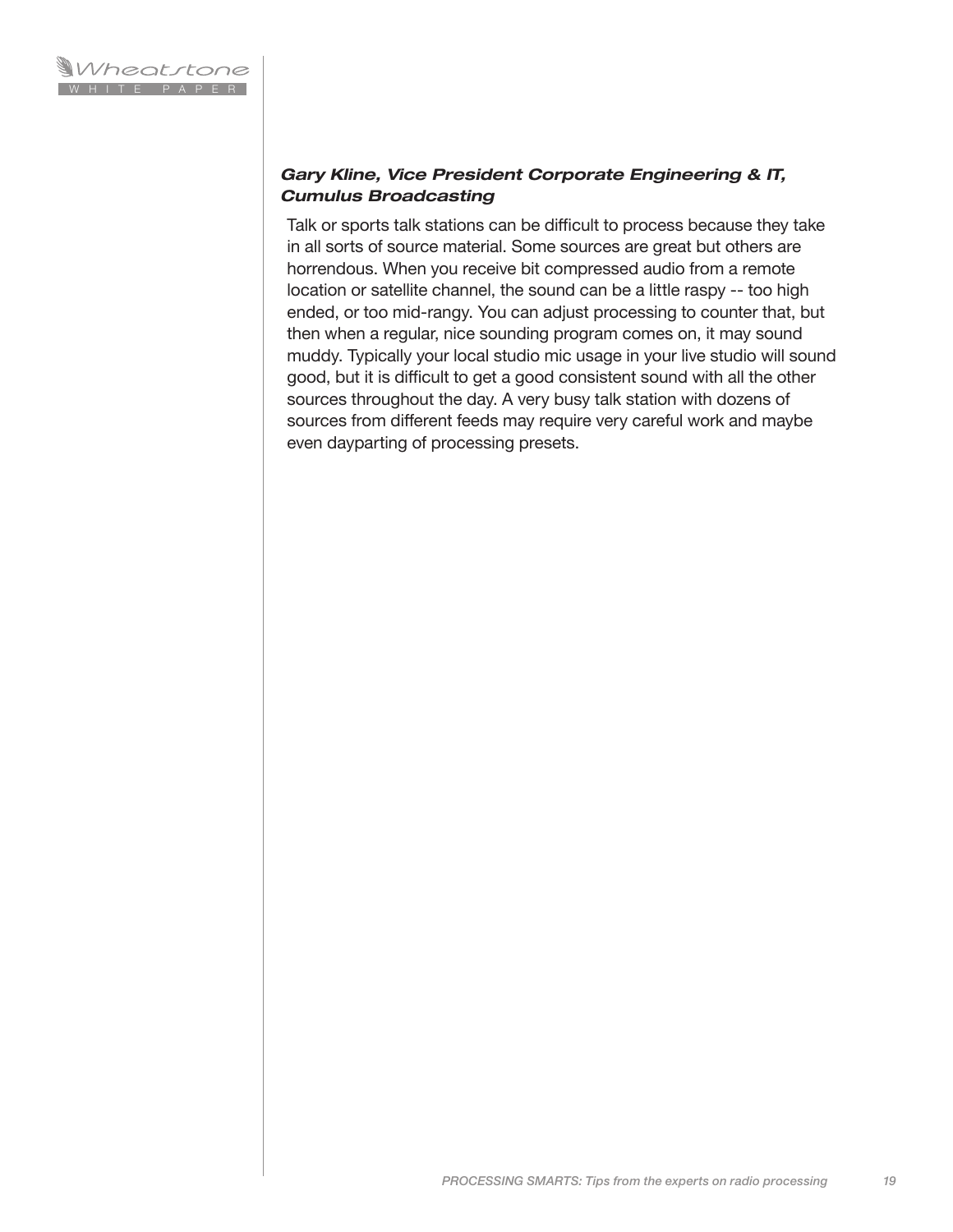# **5. Country**

#### *Robert Combs, Regional Engineering Coordinator, Cumulus Media - Savannah*

*Most important sound characteristic?*

Fuller

#### *Why?*

Country music listeners tend to like a pure, clean sound. The bass line needs to be rich and ballsy, but too much low end and you will kill the song. Keep the brilliance and presence simple and just slightly high to be able to hear the snares and cymbals, but not enough to where they distract from the other parts of the music. And with the male country singers today having a little higher key, you want to be able to clearly hear all the notes without distortion. Mid-range has a fine line between muddiness and clarity. You want to hear the acoustic instruments but you do not want to muddy up the lower voice frequencies. The most important mistake to avoid when processing country music is over processing. Country listeners like a clean, full sound and they want their favorite songs on the radio to sound just like the CD version that they also listen to a lot. Get away from the 'louder is better' attitude. Be the station that is clean and natural sounding.

#### *Tom Lawrence, General Manager, WAKM*

*Most important sound characteristic?*

Cleaner

#### *Why?*

When you broadcast a lot of acoustic music live, it's important for the listener to believe he or she is in the studio with the musician.

#### *Charlie Wooten, Market Engineer-Panama City FL, Clear Channel Radio*

*Most important sound characteristic?*

More definition

#### *Why?*

If you strive to have more definition in a station's sound, most likely you will have a unique sound.

Avoid mixing digital transmission formats or using compressed digital STL systems.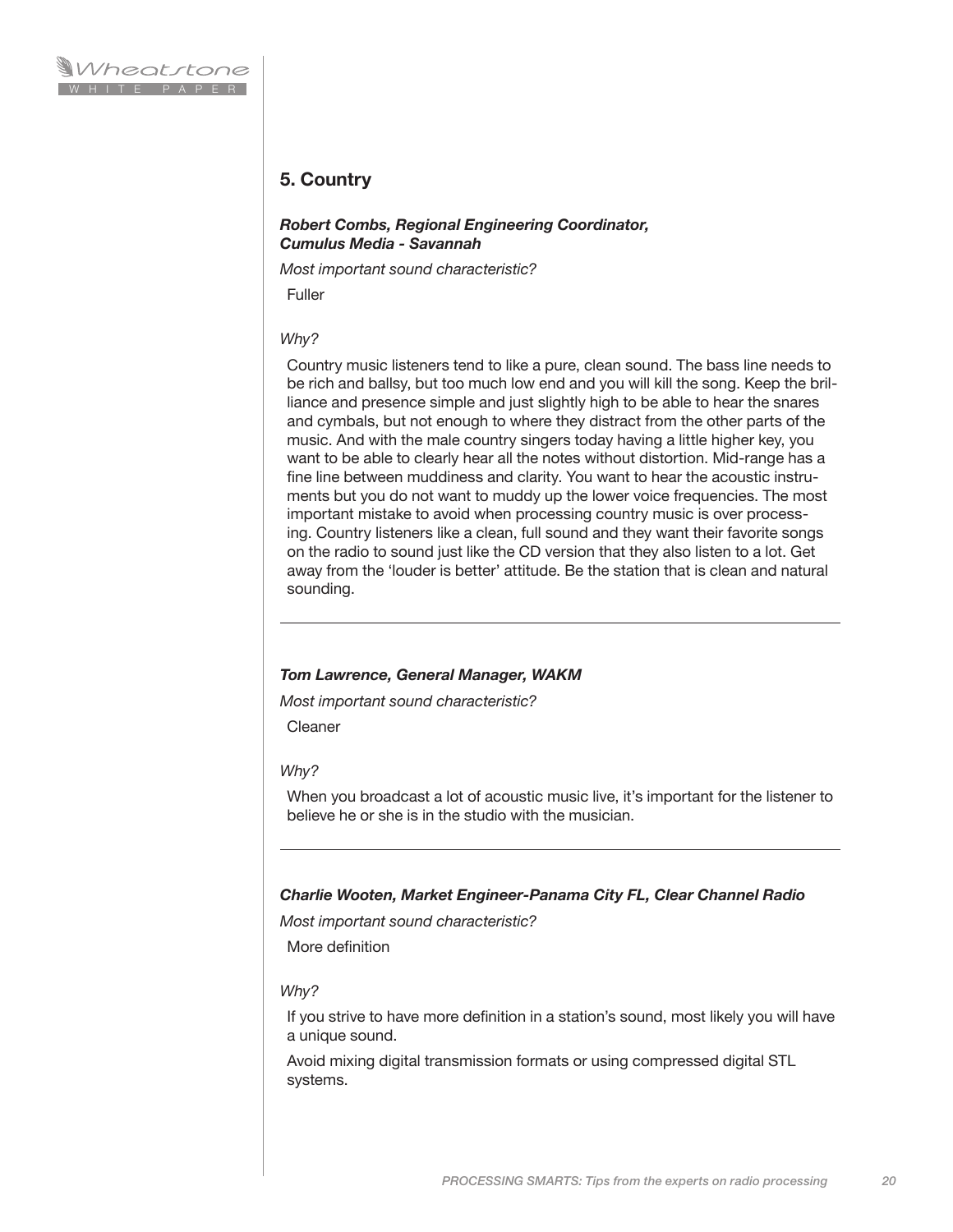# *Gary Kline, Vice President Corporate Engineering & IT, Cumulus Broadcasting*

In country what's very important are vocals and a nice rich low end, not urban low end, and not thumping low end. Just rich low end. Superior vocal carry through is important so all the vocals and all of the words in the song can be heard. Having a great high end and great mid-range is also important, but processing for vocals and rich low end is what will distinguish you. Get to know Nashville and pay attention to how they master their records there. It's not always the same as other formats. That's my opinion anyway.

# *Bill Tanner, owner of Bill Tanner & Associates, Inc.*

A country music station should be processed as a cross between AC and Top 40. Country music is well recorded, by and large, and it sounds good when it's processed well. In most markets, trying to win the loudness war is not going to help you in country. I think it's probably more about just making the processing sound as close to the source material as you can, and still be reasonably present and loud on the dial.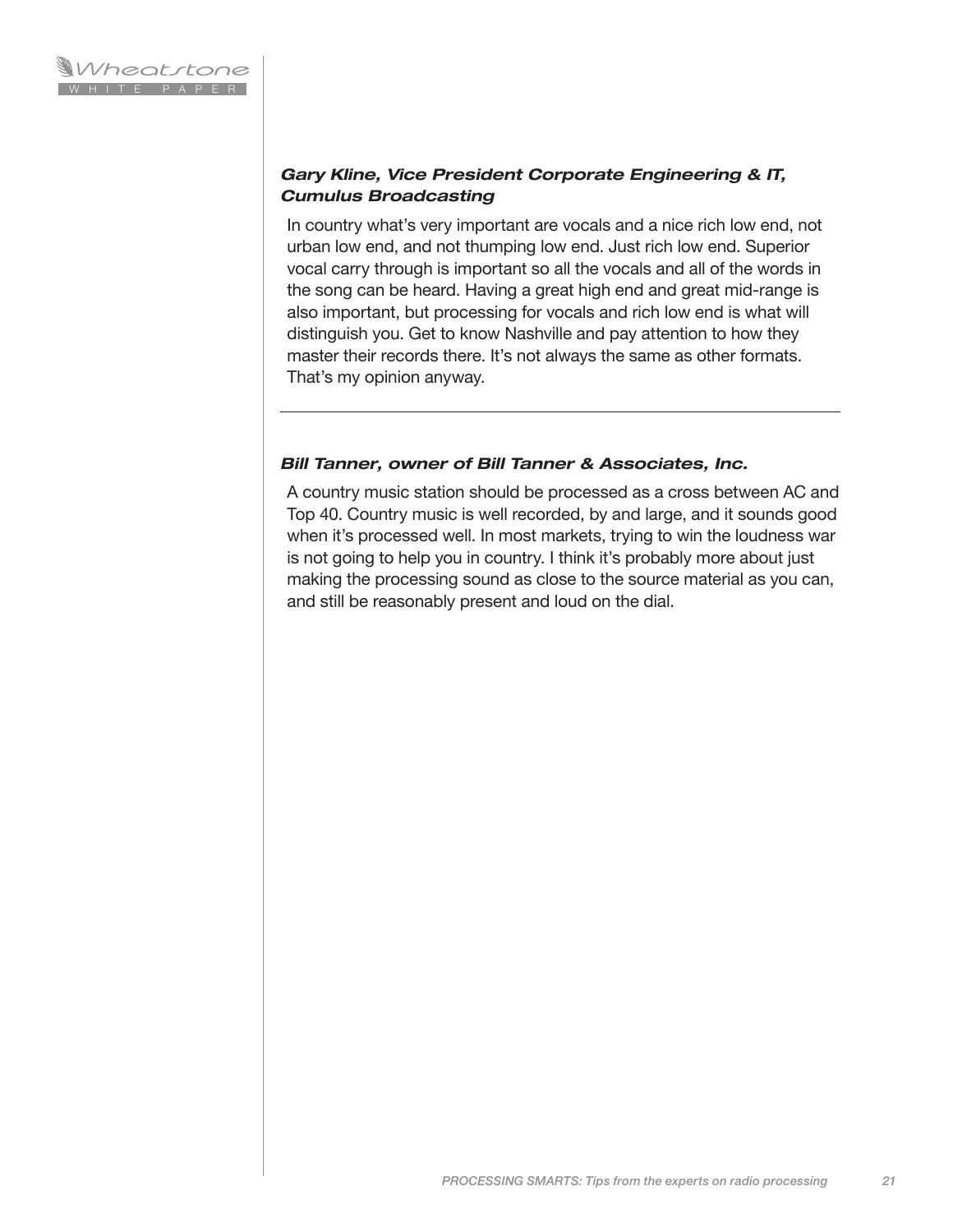# **6. Adult Hits and Rock**

## *Craig Debolt, owner/operator/talent, Debolt Communications, LLC*

*Most important sound characteristic?*

Cleaner

# *Why?*

It's important to all formats! With rock, for example, there are lots of cymbals and guitar that when compressed to no end just become noise. You eliminate the full body boldness and feel of the music and make it a stabbing in the eardrum. So many audio processing folks shrink the threshold, crank up the clipping, and compress the sound to make it loud. It's tiring to the listener and overall does nothing to make your station enjoyable to listen to. Open it up -- let it breathe, then go in and accentuate the fullness. Use minimal eq'ing and minimal stereo enhancing. More stereo enhancing equals more distortion, especially with more aggressive processing. You don't want the listener to 'hear' the processor working. A great processed audio chain gushes out of sound systems like whitewater rapids down a mountain. When it's in the zone you won't just hear a guitar -- you'll feel/hear the contact with the strings and resonance in the body. Ultimately, set it by ear....not by numbers.

# *Bob Hoffman, Chief Engineer, WIL / WARH / WXOS, St. Louis*

*Most important sound characteristic?*

Cleaner

#### *Why?*

Listeners will appreciate (and have come to expect) high quality audio. If we can provide loud and clean audio with consistent quality, listeners will likely listen longer. When it comes to processing, don't overdo it. Use judicious settings which enhance the subtleties of the music and give the station its "signature sound" without affecting its "musicality." Process enough to make the station sound "big," but not "in your face" or fatiguing.

# *Jeff Mikesell, Director of Engineering, Locally Owned Radio, LLC*

*Most important sound characteristic?*

Cleaner

#### *Why?*

Be clean and clear. You don't have to be the loudest on the dial. Too much processing will shorten your TSL numbers as it's irritating to the listener. The less the listener needs to mess with the sound controls while driving, the better.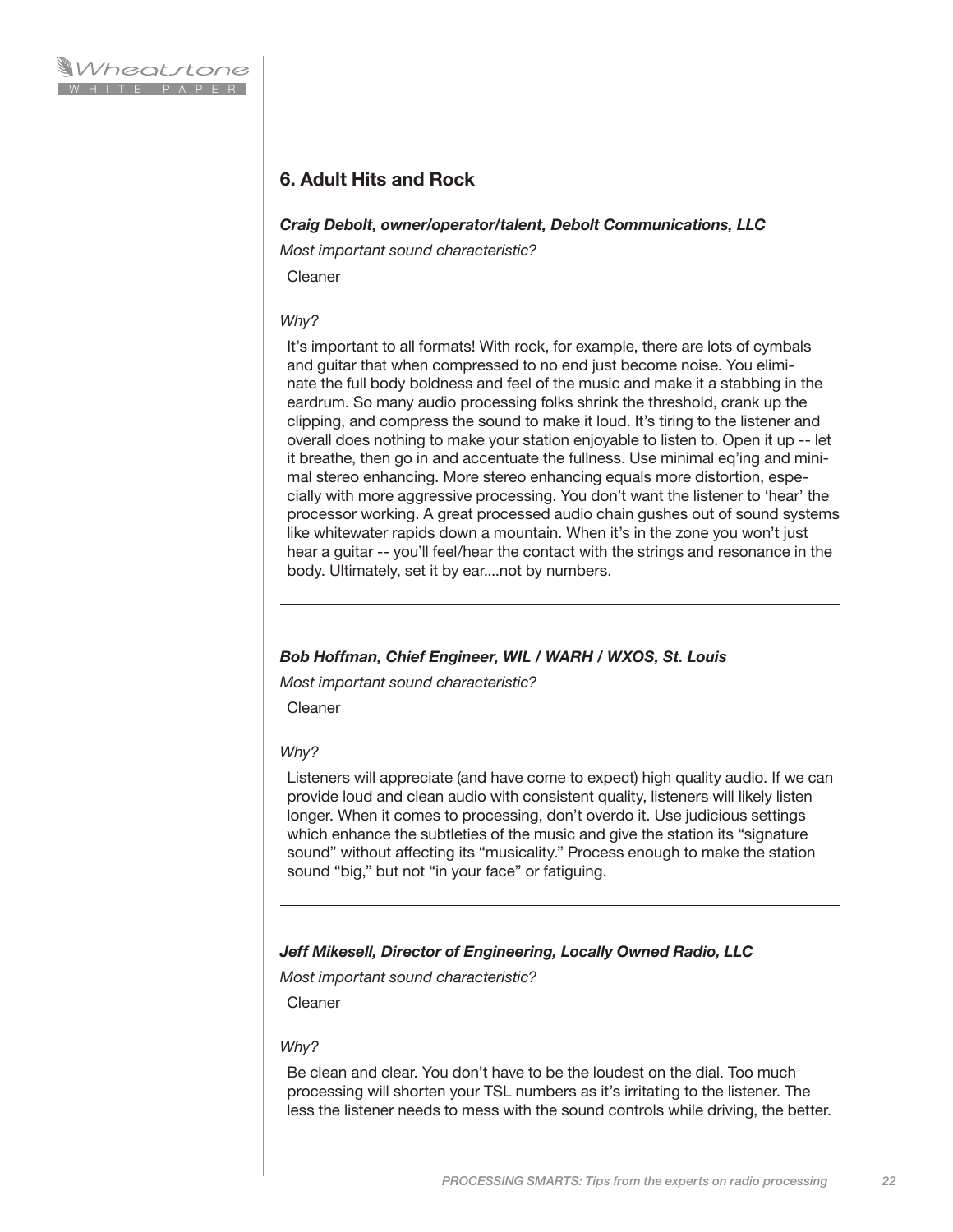# **7. Classic Rock**

## *Kent Randles, Senior Engineer, Entercom-Portland*

*Most important sound characteristic?*

Fuller

# *Why?*

Classic Rock is basically a format for males. Males, me included, like a lot of bass. Keep in mind all the alternatives there are to listen to, and how cheap hard drives are, and don't data-reduce your music: rip or dub from CD and keep them WAV files. The cleaner the source material, the more you can process it. This is especially important for HD Radio. Don't forget that female ears are way more sensitive to high frequencies than males, so for female-targeted formats be careful with the high-frequency boosting and clipping. When you try out processors, try numerous factory presets, not just the ones for your format. Don't be afraid to turn it to "11" to find out its limits.

# *Dave Brown, Chief Engineer, Greater Media New Jersey*

*Most important sound characteristic?*

More lower mid-range

#### *Why?*

A full, warm sound with lower mids is pleasing to the ear, not fatiguing, and sounds great on a wide range of receivers ... Number one piece of advice, don't play MP3's if possible on air, ever, period ... avoid the temptation to just download songs and never redub them with higher quality elements...never get hooked into adjusting the processing by listening to monitors in a studio, go out in the real world and listen in your car, boom box or 10 dollar clock radio (where most people start their day listening).... go for a full warm sound, and remember the range of audio played, from well-produced studio albums to, let's just say, lesser audio quality.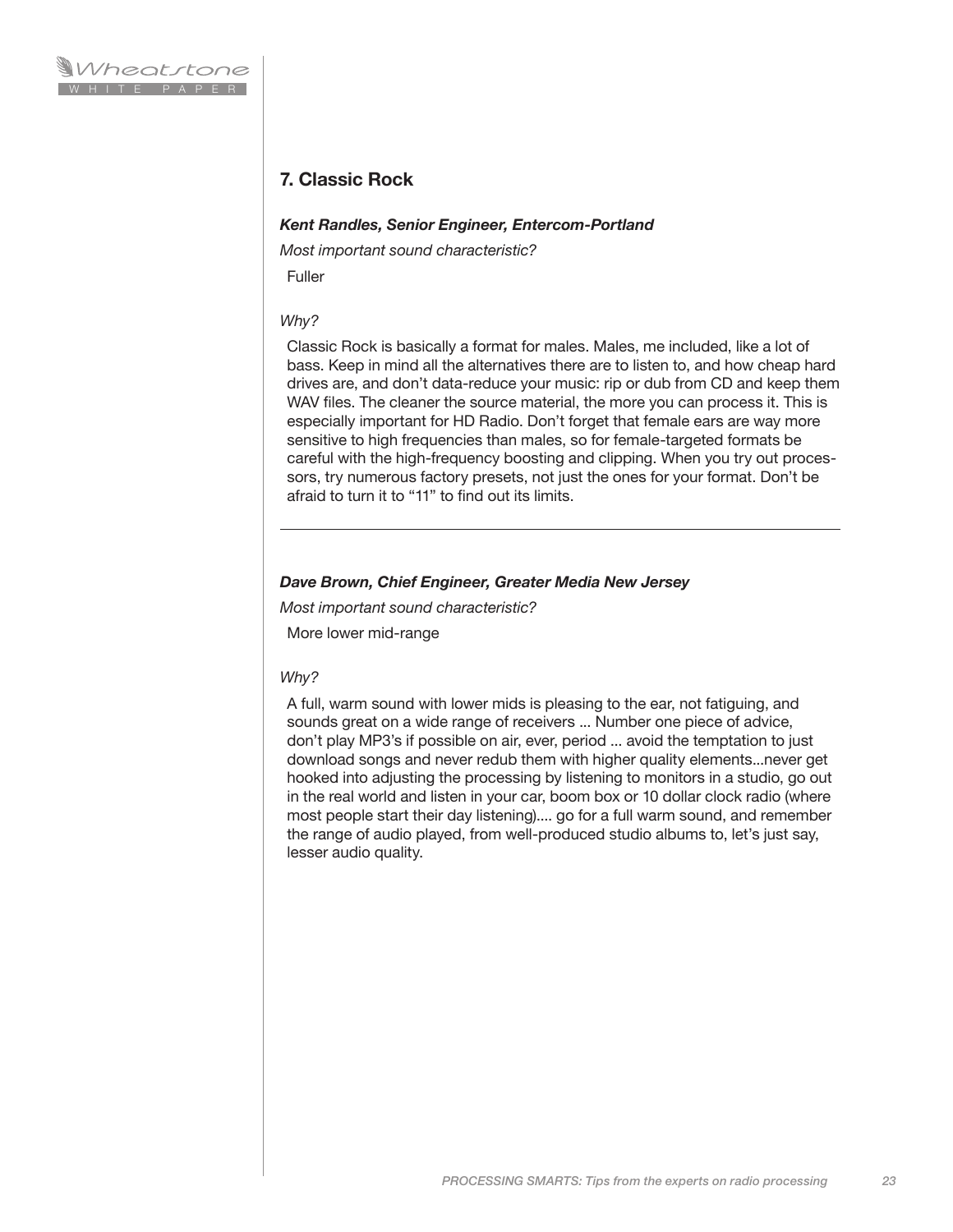# *Gary Kline, Vice President Corporate Engineering & IT, Cumulus Broadcasting*

I think classic rock enthusiasts are a bit more into the music and will notice sound quality and sound detail more than your average listener. I've heard a lot of oldies stations sound mediocre, while some are an absolute pleasure to listen to because somebody took the time to find the very best cuts they could find. With any piece of music it's about the source material, but with oldies and classic rock is it even more critical. You have to watch your processing adjustments closely because the music was likely mastered in these genres differently than the way it's mastered today.

# *Ron Parker, WCBS-FM New York on air personality. Former PD/Talent KLDE-Houston and KFRC-San Francisco*

If you're a classic hits radio station, which is something I've dealt with in the last 15 or so years, you have to find an audio processor that makes it sound right for three decades of music, such as when you're playing '60s, '70s, and '80s. Start with the very analog source material that came from records in the '60s. Then you have a lot of '70s records that went through some very interesting processing by the record companies from music aural exciters. Somewhere there was a difference of sound whether you were using digitally re-mastered songs or 12", or 45 rpms. Then in the '80s we saw the advent of CDs, which had no bottom end at all to the songs. It was hard when CDs came out. We could never get the audio processing right for many years, because our source material on a Top 40 radio station was coming from records, records to cart, albums, 12", and early forms of CDs with no bottom end. We might get it right for one record, and then the next tune would come along and it wouldn't sound right. So when you're doing more of a classic hip station covering several decades, you really have to strive to get a processor that's going to get all of that source material correct, as opposed to somebody who just plays Top 40 CHR music -- that's easy.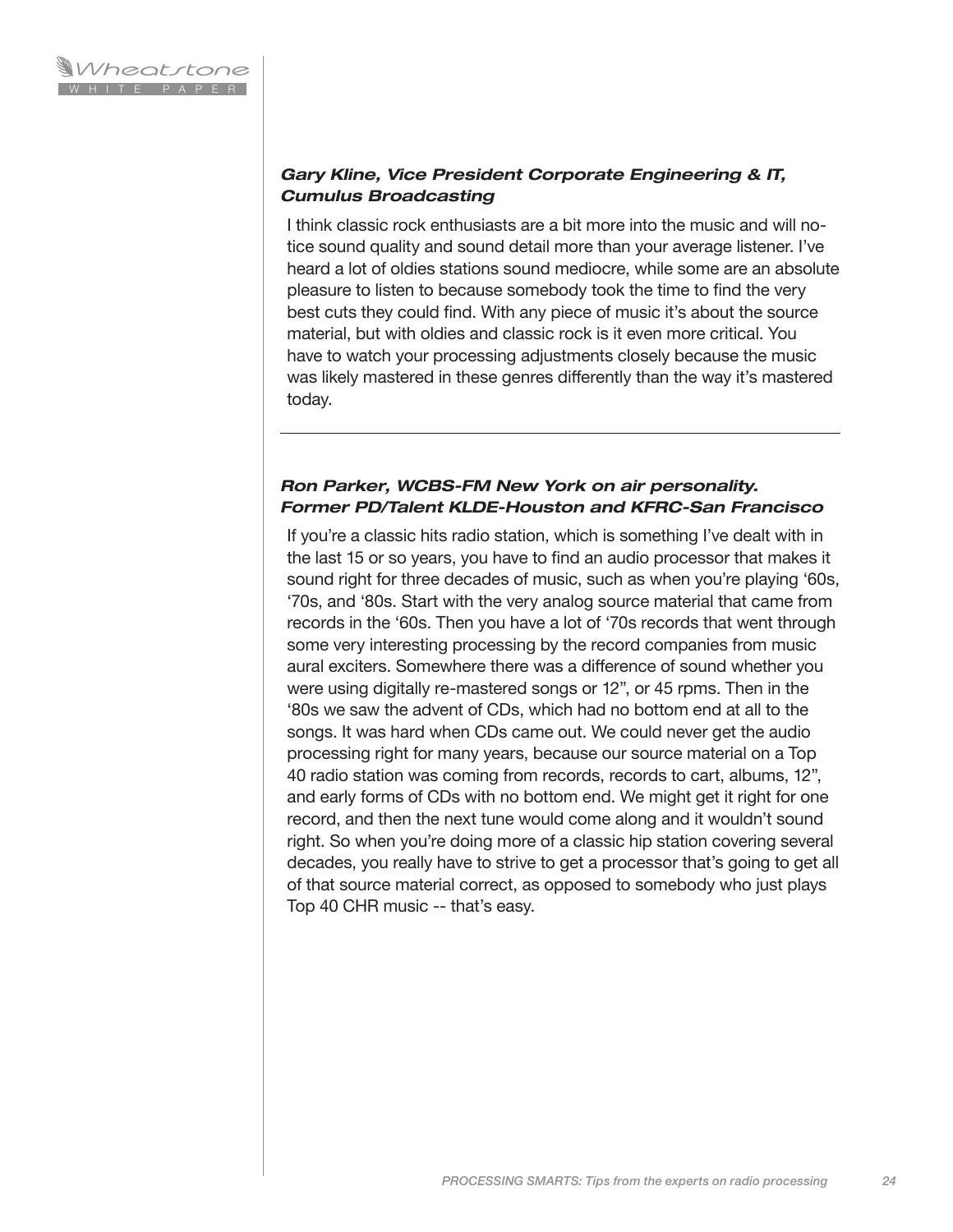## Advice on deploying processors

#### *Dave Brown, Chief Engineer, Greater Media New Jersey*

Try the processing box out, stretch its limits, see where it goes, don't just "get it on the air" and leave it....but NEVER keep tinkering with it at the other extreme. Create a signature sound and stick with it...

#### *Robert Meuser, Consultant, Broadcast Technical Service, World Wide*

Processing can be either your friend or your demise. It is important to present the listener with a consistent listenable sound. There are many processing tools available. A number of these tools are seemingly very similar but nevertheless have subtle differences. It is important to prioritize the objectives for a station's sonic signature. If speech is important then processing should be evaluated first for the cleanest speech quality for a given loudness. If music is more important, then that should be the first objective of the evaluation. The most critical element is the skill of the person setting up the processing and the audio chain that feeds it. The best processor in the wrong hands will not achieve the desired results. In the end this is a highly subjective field where programming must be satisfied with the station's sound. Being able to interpret and implement what programming really wants is where a skilled processing expert is important to the process.

# *Jeff Mikesell, Director of Engineering, Locally Owned Radio, LLC*

I like to listen to other stations as I drive around the state and have found some very nasty processing issues. Two stations in particular target females 18 to 34. The high end is pushed so hard there is sibilance. A huge tune out, and as we well know, people are too lazy to mess with the sound controls. Changing the station is easier. Processing for female listeners is not the same as for males. Females tend to hear that high end better and it tends to be annoying, so the processing should soften the highs more than you would on a rock station targeting men.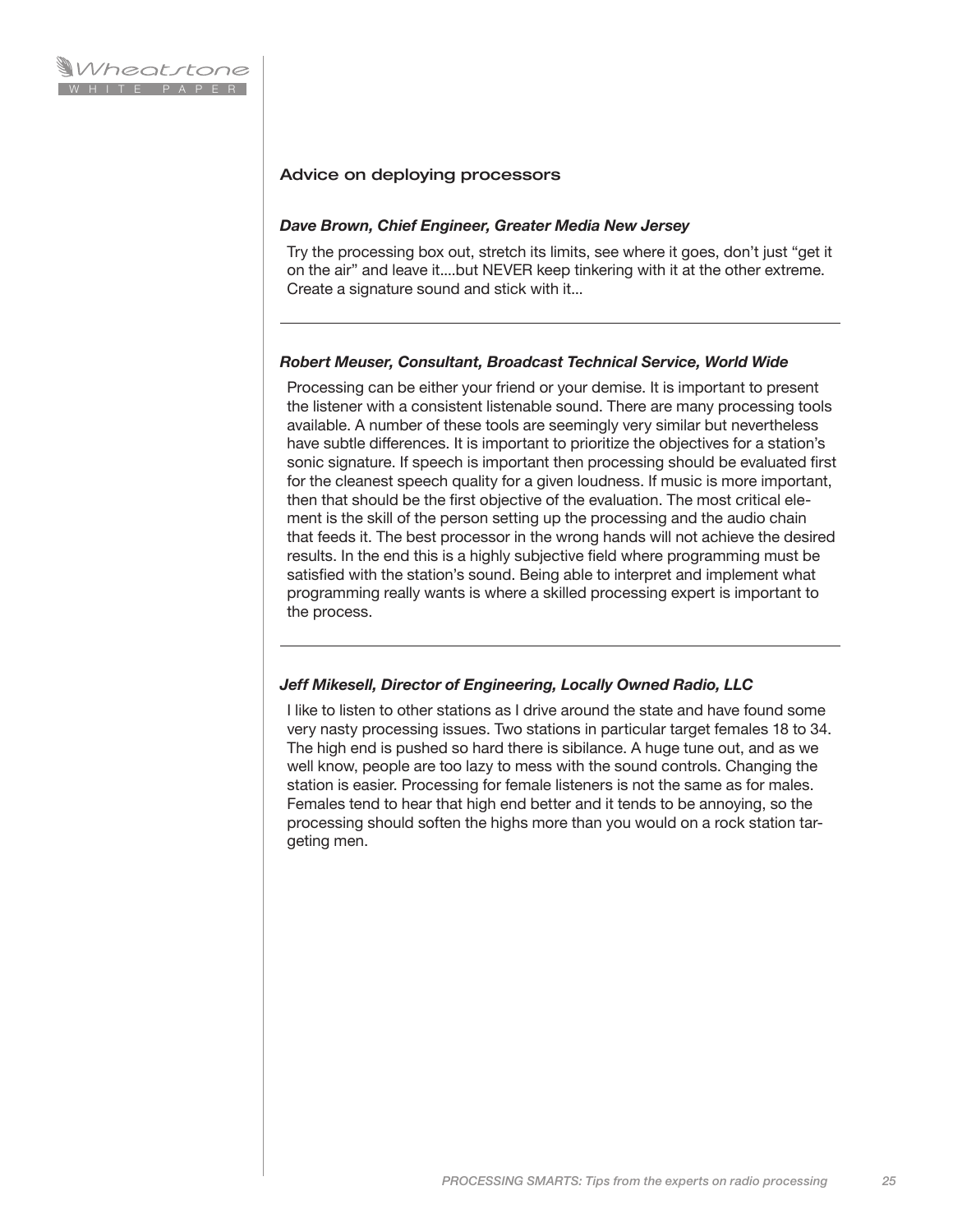## *Jaye Albright, partner, Albright & O'Malley Country Consulting*

To evaluate processing, I recommend that a station have a button push around the dial with a committee of station people. Make sure your committee includes women and men, some younger and some older, to all listen and talk about what is the best sounding station in town. Once they all agree, then compare your sound and talk about what you can do to sound better. Usually what that entails is adding loudness, fullness, a good bottom end, a good crisp top end, and transparency in the processing so you can't hear it, while keeping a certain amount of compression so it sounds active and jumps out of the radio at you. You want to be the biggest thing you can possibly be on the dial without being too overtly fatiguing to listen to. Women get turned off by very high frequencies; men tend to like crisper highs possibly more because men experience hearing loss as they get older more quickly than women do. But men also like a nice flowing bottom end and usually like more bass in the stations they choose.

## *Tom Lawrence, General Manager, WAKM*

Make sure you have an experienced engineer who can recommend the right equipment.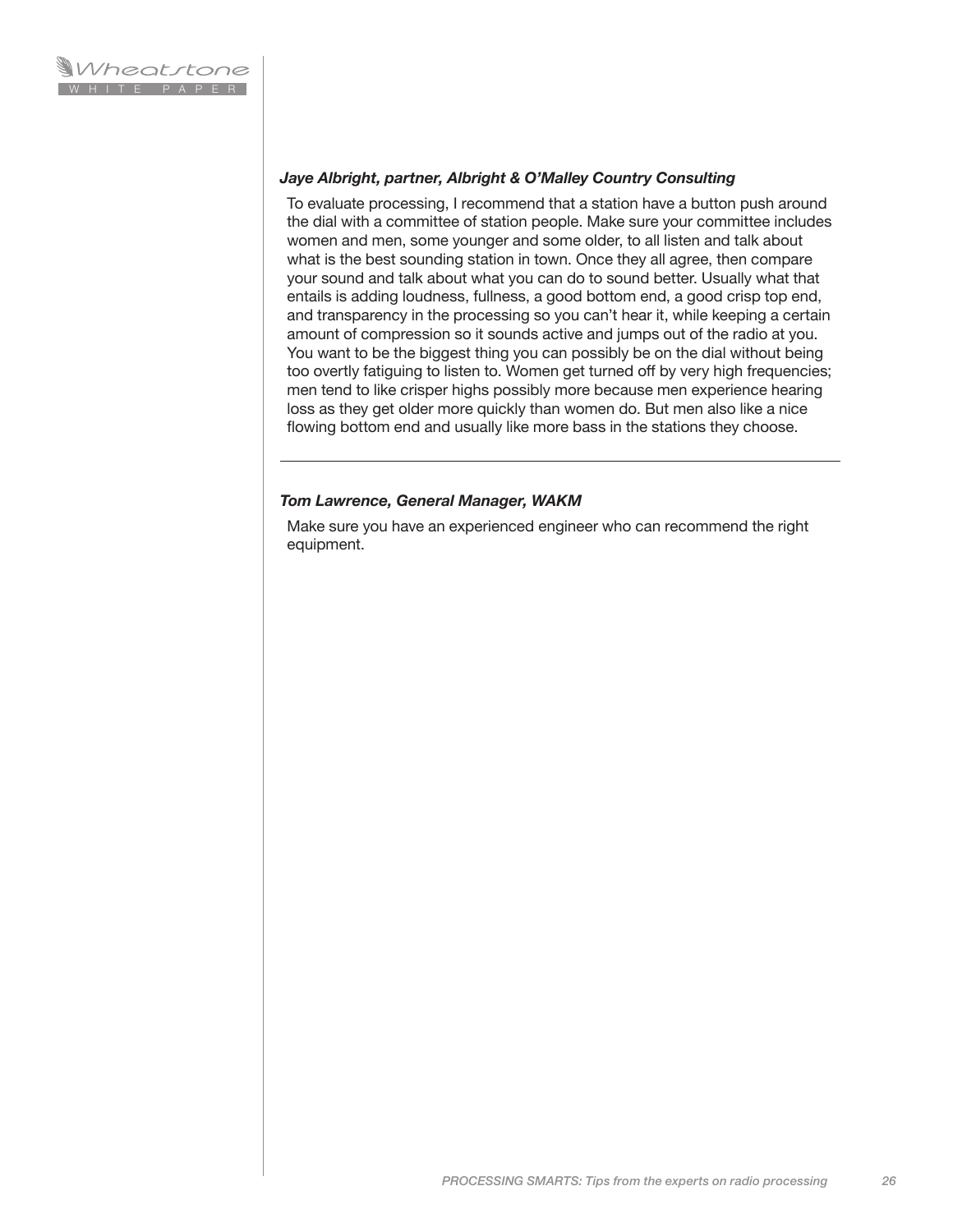## Listening tests for clean sound

Of the 31 participants in this project, almost half (14) picked "cleaner" sound as being the most desirable sound characteristic for their station. For many, a cleaner sound means an absence of audio distortion and artifacts. But how can you tell you are listening to a "cleaner" sound if the very things you are listening for are not present? There are specific things processing pros look for to quickly identify a cleaner sound. Wheatstone's Mike Erickson offers his best advice on this:

## **To Test for Clean Sound, Push Loudness**

To achieve loudness a processor has to distort your audio signal. The question is, how much undesirable distortion will creep into your processing as you attempt to achieve the level of loudness your station requires? So, ironically, one of the best ways to test your processor on its ability to process a clearer sound is to push it on loudness and see just how clean the signal remains. Once you are in this "pushed" mode, here are some specifics to listen for:

#### *• High end of female voices*

When you "push" a processor, the high end of female singing voices is one of the first places unwanted distortion will show up. Listen to see if there's sibilance in the high end of the voice. In a song the esses's or t's will not be clear, and will start to sound like paper tearing, or spitting. When the sound of esses's and t's starts to show distortion, other areas of the sound are probably at their breaking point as well.

#### *• Male voices*

Talking male voices often show distortion at points of dramatic emphasis. Listen to a male voice as the announcer or DJ gets excited or injects a lot of emphasis. This will cause some processors to bite down on the audio and, for a split second, the voice will sound fuzzy or grungy. In general, make sure all voices, both male and female, sound smooth and natural and not like they're being squashed. Make sure the voices' low end have a tonal balance.

#### *• Music*

When you test music, it's good to have someone listen with you who knows what the music should sound like. For example, they will know what the instruments in the foreground and background are supposed to sound like. Listen to see that they are not either over-exaggerated, or buried behind a wall of processed sound.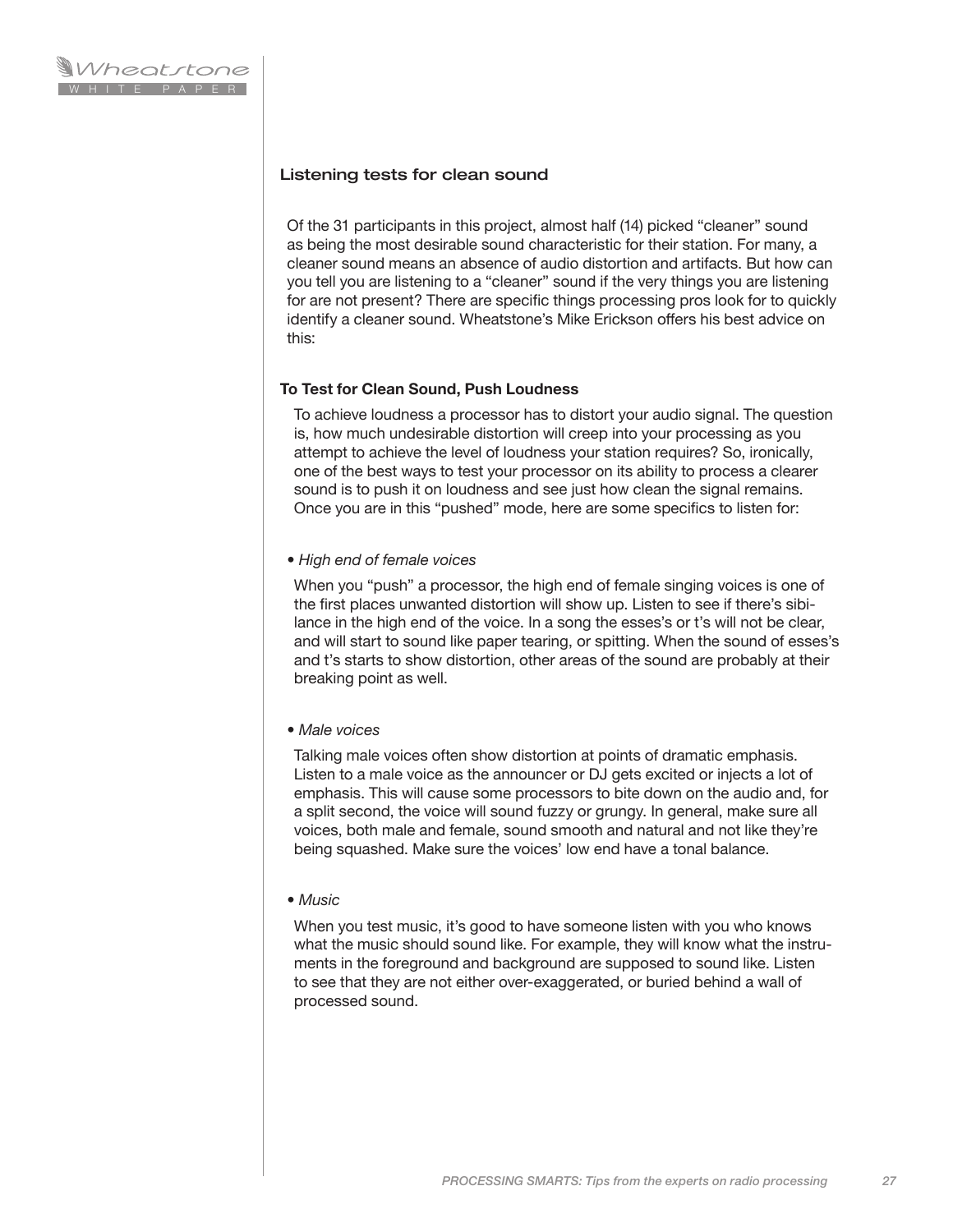#### *• Percussion: Triangle, tambourine, or high hats*

Processors can smear the distinctive sound of individual tambourine or high hat hits together. When you listen for repetitive percussion sounds, make sure you can hear every note, and that they are not blurred together in a generally mushy sound. A good song to test is John Lennon's "Just Like Starting Over," which begins with a series of triangle chimes before the singing starts. Listen each time the triangle hits to see if the processor introduces the appearance of some dynamic range between the triangle hits. A poor processor will drag that triangle sound up and the triangle hits will begin to run into one another. Or the processor will take the sound down and then have to rush to get it back up again. With a properly adjusted processor, each triangle will sound like the original master, with each triangle hit having its own time, at the right volume level, and with distinct pauses between them.

#### *• Cymbal crashes*

Because cymbal crashes can be sudden and loud, they can catch processors off guard. As some processors rush to make adjustments midway through the cymbal, unnatural distortion known as "audio ducking" results. As the processor rushes to make adjustments after the crash has begun, either all the audio ducks down with it or all the high frequencies duck down. At this point, one of the following things can happen, resulting in an unnatural sounding cymbal crash:

- you might not hear the initial sound of the cymbal crash
- you might hear an unnatural change in the gain (volume) control a few milliseconds midway through the crash
- you might hear the crash at the same volume level as everything else in the song, which will take out the dynamics of the audio

These tips from Mike Erickson should help you more quickly identify when you have, or do not have, clean sound. For many engineering pros, these tips could provide a refresher. If you are a program director or manager, we hope this list will help as you talk to your engineer about clean sound.